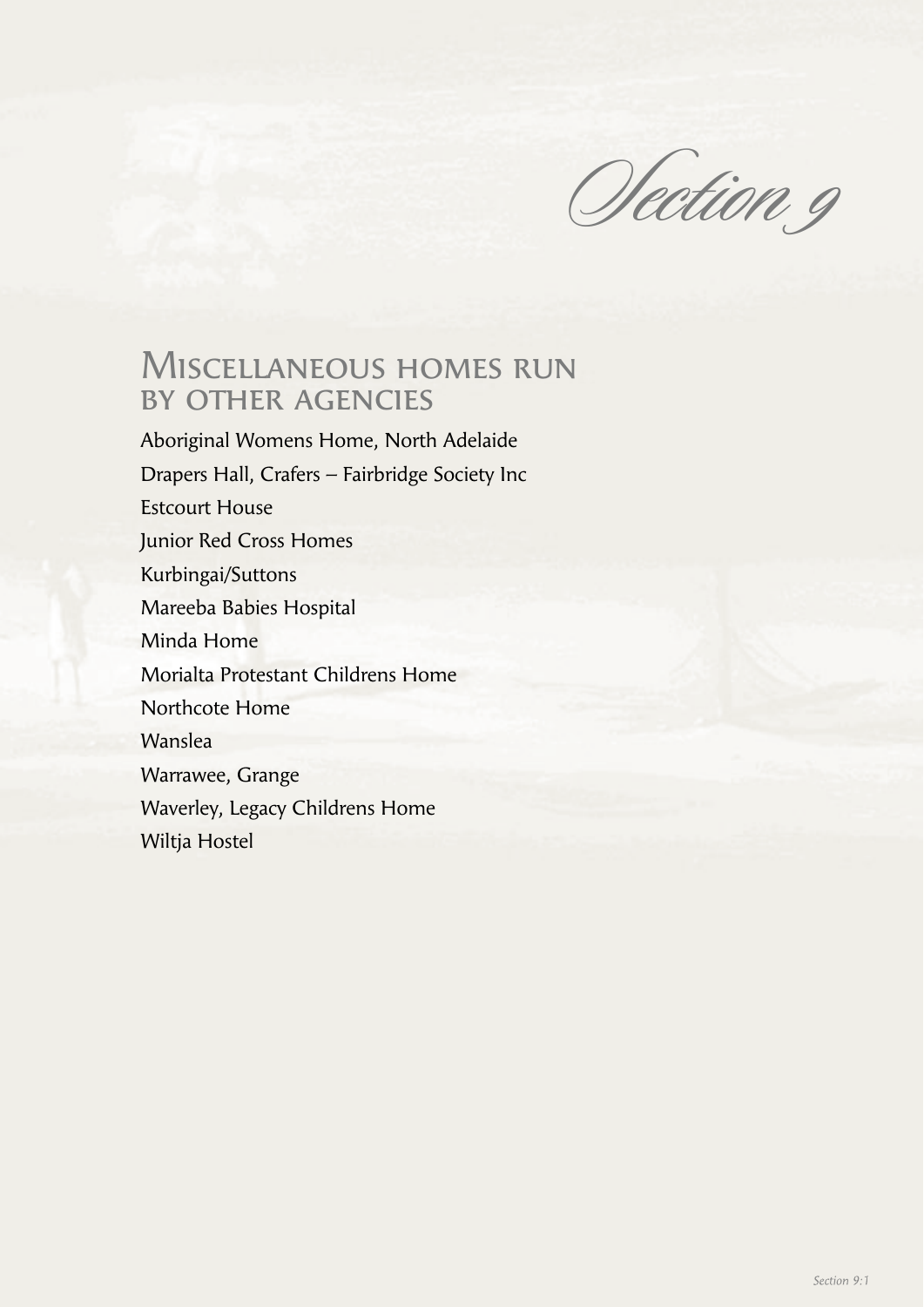Aboriginal Women's Home, North Adelaide

#### *GENERAL INFORMATION*

**Period of operation:** 1926-1970s **Also known as:** Boarding Home for Aboriginal Women **Run by:** Adelaide Central Mission/Aborigines Friends Association Department for Community Welfare, from 1972 **Address:** Sussex Street, North Adelaide

#### *HISTORY*

This boarding home for Aboriginal women and children was opened in June 1926. The property was owned by the Adelaide Central Mission which initially proposed the establishment of the home. However, the home was also subsidised by the government. The Aborigines Friends Association was represented on the Advisory Board of the home. The initial purpose of the home was to provide accommodation for Aboriginal women and their families who were visiting Adelaide for medical treatment. Most came to the home from the far north and west. The home also provided shelter for local Aboriginal people in emergency situations. A full-time matron was employed as well as other domestic staff. The home was still operating in the early 1970s when it came under the control of the Department for Community Welfare. At that time up to twenty-two women and children and seven babies could stay in the home at one time.

*Drawn from GRG 52/1/1925/17 Correspondence docket titled 'Secretary. Adelaide Central Mission re Boarding home for Aboriginal women and children who visit Adelaide for medical attention, etc/Offer of property in Sussex Street, Lower North Adelaide' and 'Annual Report of the Department for Community Welfare', 1972 & 1974.*

#### *THE RECORDS*

**State Records of SA** 

#### **ADMISSION RECORDS**

No admission records yet located.

#### **OTHER RECORDS - State Records of SA**

- **•** Archive reference GRG 52/1/1925/17
- <sup>l</sup> **Title** *Adelaide Central Mission re Boarding home for Aboriginal women and children who visit Adelaide for medical attention, etc/Offer of property in Sussex Street, Lower North Adelaide*
- **•** Date range 1925-1929
- **Contents** Correspondence docket comprising miscellaneous letters and documents relating primarily to the purchase and opening of the home.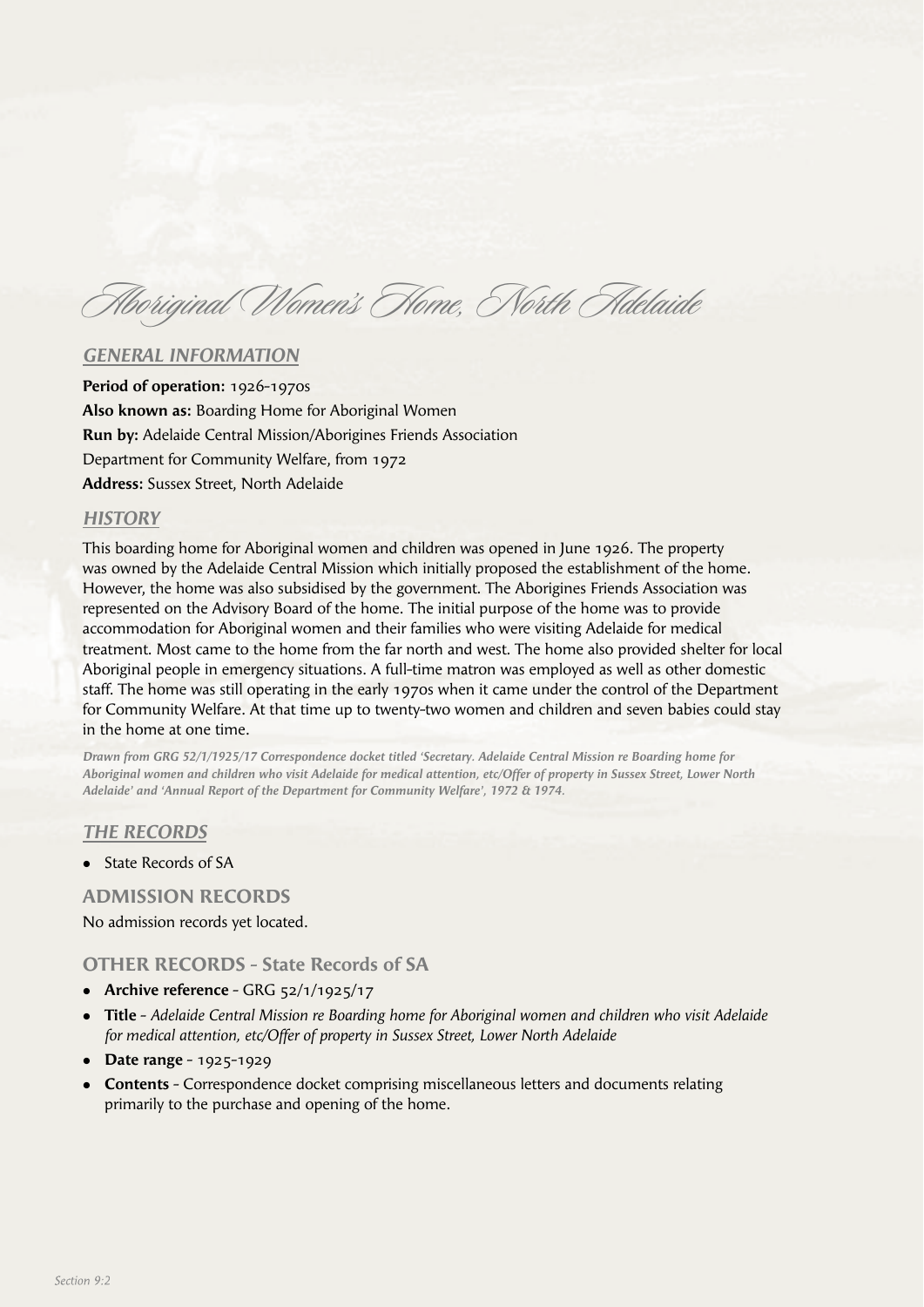Drapers Hall, Crafers - Fairbridge Society Inc

#### *GENERAL INFORMATION*

**Years of operation:** 1962 - 1981 **Also known as:** No other names **Run by:** Fairbridge Society Inc (London) **Address:** Drapers Hall, Piccadilly Road, Crafers

#### *HISTORY*

This home was established to accommodate children from the ages of 6 to 16 who were sponsored by the Fairbridge Society in the United Kingdom to come to Australia. In some circumstances it also accommodated other British migrant children. The Hall provided accommodation for eligible children for as long as required. In the late 1960s and 1970s admission was arranged directly through the Warden of the Hall or through the South Australian Secretary of the Society.

*Drawn from 'Directory of Social Resources, South Australia (The South Australian Council of Social Services', The Department of Public Health and the Citizens Advice Bureau, 1976).*

#### *THE RECORDS*

No records yet located.

#### **BOOKS**

Geoffrey Sherington and Chris Jeffery, *Fairbridge: Empire and child migration* (University of WA Press, Nedlands, 1998)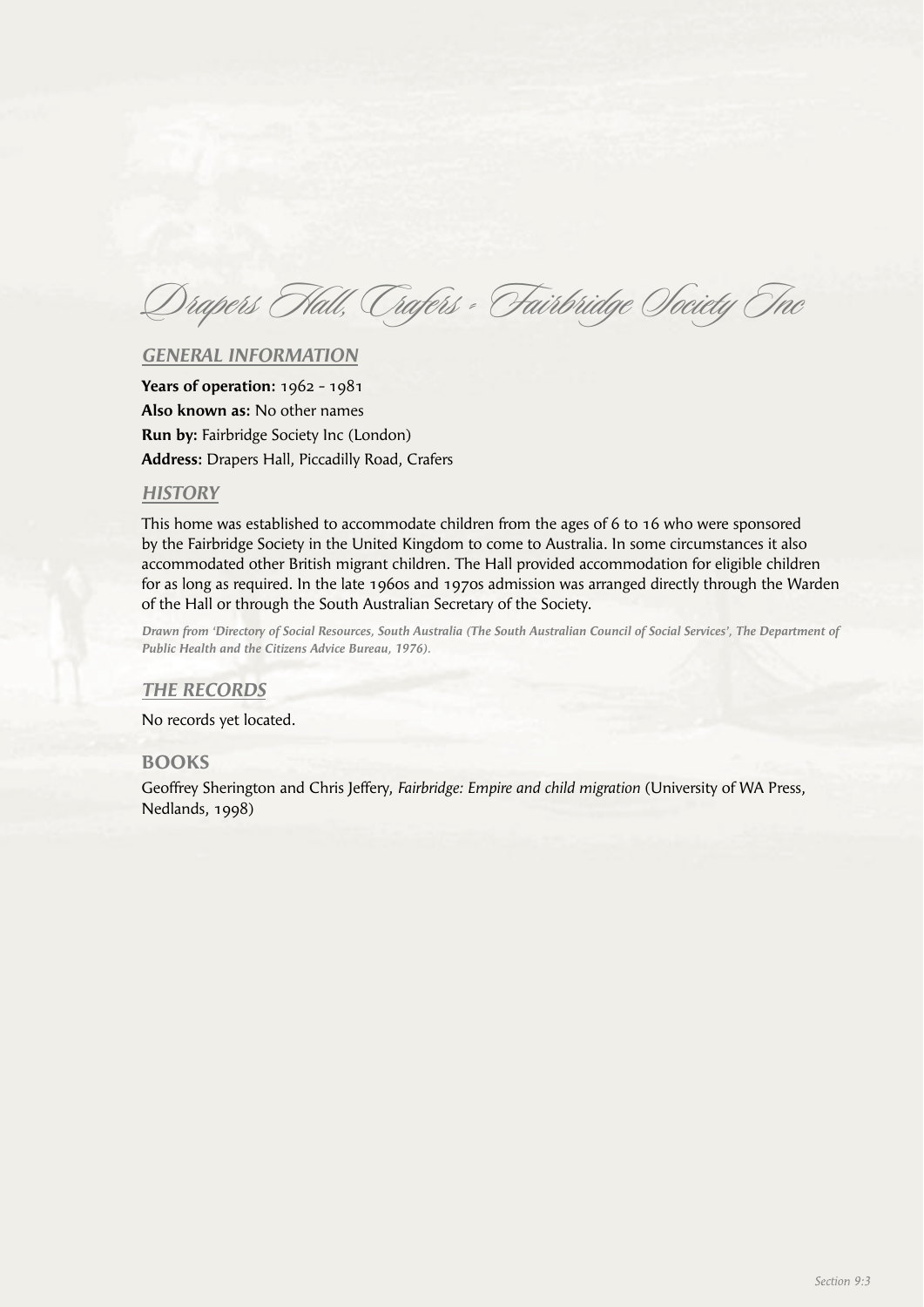Estcourt House

*I remember Estcourt House because Estcourt House was a place where I got really scared, in fact I've still got this* 

*Estcourt House Grange 1910 SLSA: B15978 Courtesy State Library of South Australia*

*phobia today where I'm scared of spiders….They used to have this room at Estcourt House where they used to put kids who were naughty. And I guess I spent a lot of time in that room because of, I guess, my behaviour. And there was a lot of spiders and cobwebs in this room and you'd just go in there and sit down and you know, you'd just let your imagination sometimes get the best of you and you're scared…Nine times out of ten it never solved the problem, especially the behaviour problem, sometimes it increased it…[The room] was kept that way purposely for any children…who were uncontrollable or needed to be, needed to have some punishment. But the bottom line is I'm still receiving that punishment. I'm fifty years old and I'm still in this fear of spiders today.*

*Interview with Sid Graham, 4 September 2000, TRC 5000/258, National Library of Australia. Quoted with permission from Sid Graham.*

#### *GENERAL INFORMATION*

**Years of operation:** 1894-1978 **Also known as:** No other names **Run by:** James Brown Memorial Trust, 1894-1955 Adelaide Childrens Hospital, 1955-1978 **Address:** Military Road, Tennyson

# *HISTORY*

Located near the beach at Grange [later Tennyson], Estcourt House was built in 1883 by successful Adelaide businessman, Mr Frederick Estcourt Bucknall. Financial problems leading to bankruptcy forced him to give up the property in 1886. It remained empty for many years because the owner, Australian Mutual Provident Society [AMP], was unable to find a purchaser for so large a mansion in such an isolated location.

Mrs Jessie Brown, the widow of wealthy SA pastoralist James Brown, bequeathed money into a trust in her husband's name for the establishment of a home for people in need. In 1892 Escourt House was purchased by the James Brown Memorial Trust for that purpose.

In 1894 Estcourt House opened as a home for aged and/or visually impaired patients and crippled children. By December of that year eight children, aged between four and twelve, and 23 visually impaired elderly people were in residence. At the turn of the century the number of inmates had risen to  $45$ . From its beginning schooling was provided for children in the home. Lessons were run by staff members until the Education Department provided a teacher in 1918. At this time many more children than adults were being admitted as Kalyra Hospital, also established as part of the Trust, provided care for the elderly.

During the 1920s and 1930s Estcourt House developed a closer association with the Adelaide Childrens Hospital and many children were referred to the convalescent home directly from the hospital. The hospital contributed funds for an open-air extension to be made to the home. From 1931 no more adult patients were admitted and Estcourt House became a convalescent home for children recovering from medical treatment. It also provided specialist care for survivors of tuberculosis, poliomyelitis and children with rheumatic fever or heart disease. It accommodated up to forty inmates at one time.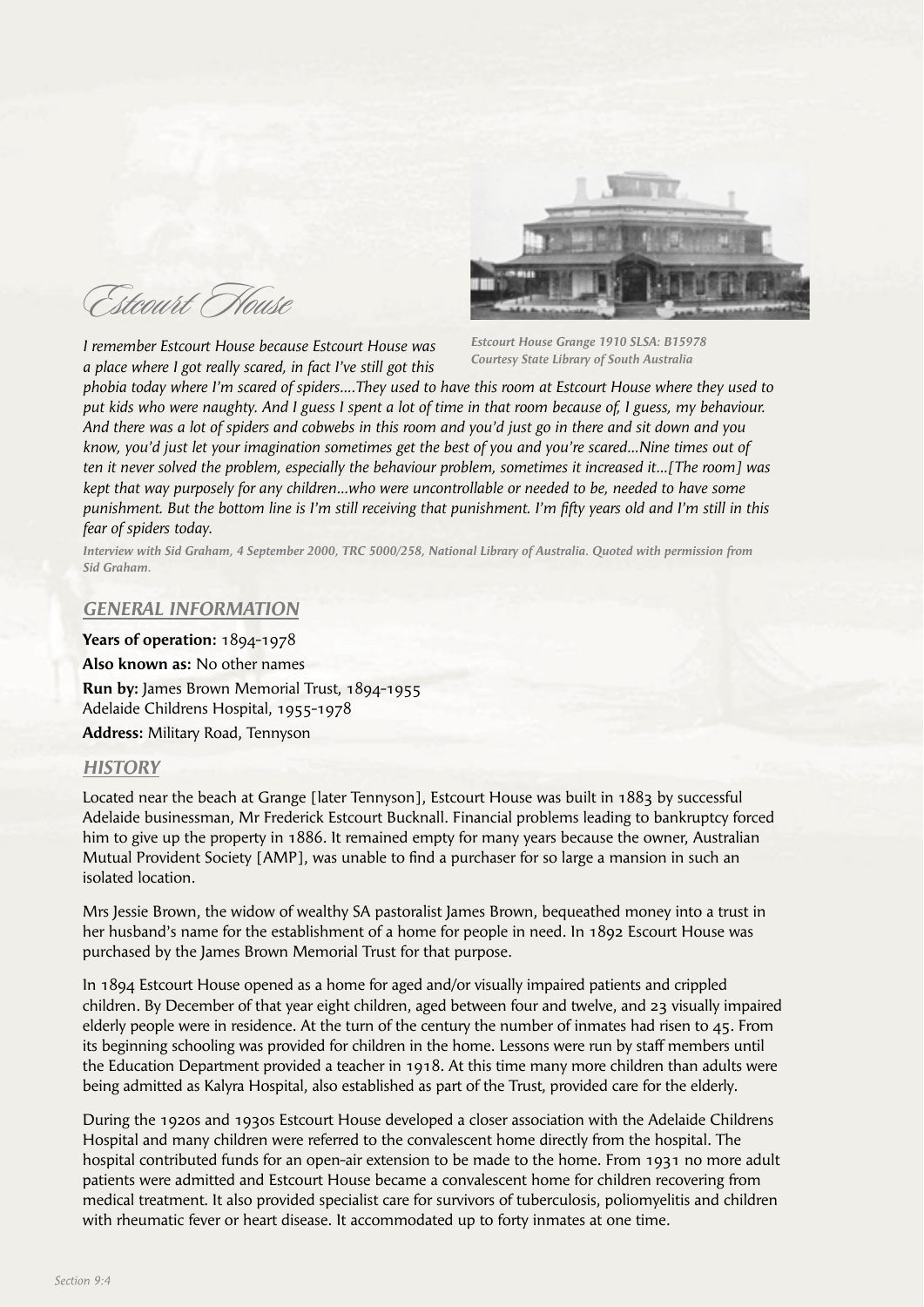As the majority of patients at the home came from the Adelaide Childrens Hospital, it negotiated the purchase of Escourt House in 1955. A large sum of money was spent on renovations and additions to the premises, so that it could accommodate up to 100 children. Estcourt House continued to provide convalescent care for children until 1978 when it was bought by the South Australian government. It then became part of the Strathmont Centre, a community living unit for adults with intellectual disabilities. In 1981 the home was substantially upgraded and convalescing children were moved from the Ru Rua Nursing Home at North Adelaide into the premises. Estcourt House, as Ru Rua Nursing Home, continued to operate until 1989.

*Drawn from AG Peake, 'Estcourt House: a history' (Unpublished typescript, 1982); LeMessurier Architects, 'Conservation Policy for Estcourt House, Tennyson' (October 1989); Sister Botrill, 'Nursing in South Australia: First hundred years, 1837-1937' (The SA Trained Nurses Centenary Committee, Adelaide, 1939), p. 341-346 and State Records of SA, 'Ancestors in Archives: A guide for family historians to South Australia's government archives' (State Records of SA, 2000), p. 166.*

#### *THE RECORDS*

- State Records of SA
- National Library of Australia

#### **ADMISSION RECORDS**

No admission records have yet been located.

#### **OTHER RECORDS - State Records of SA**

Only one item specifically related to Estcourt House, a visitors book, appears to have survived.

#### **Visitors book**

- **Archive reference** GRG 78/129
- **Title** Visitors book
- **•** Date range 1896-1955
- **Contents** Gives date, name, address, and remarks. Most visitors are official. Some may be parents of patients.

#### **Correspondence**

- Archive reference GRG 78/1
- Title Correspondence Files of Colonial Surgeon's Office and successor agencies.
- **•** Date range 1852-1973
- **Contents** This series comprises correspondence files of the Colonial Surgeon's office and its successors, including the Hospitals Department. The correspondence may include letters related to Estcourt House.
- **Archive reference** GRG 78/5
- **Title** Index to Correspondence Files
- **•** Date range 1895-1959
- **Contents** This is an index to the above correspondence. A preliminary survey located one reference to correspondence related to Estcourt House dated 1952.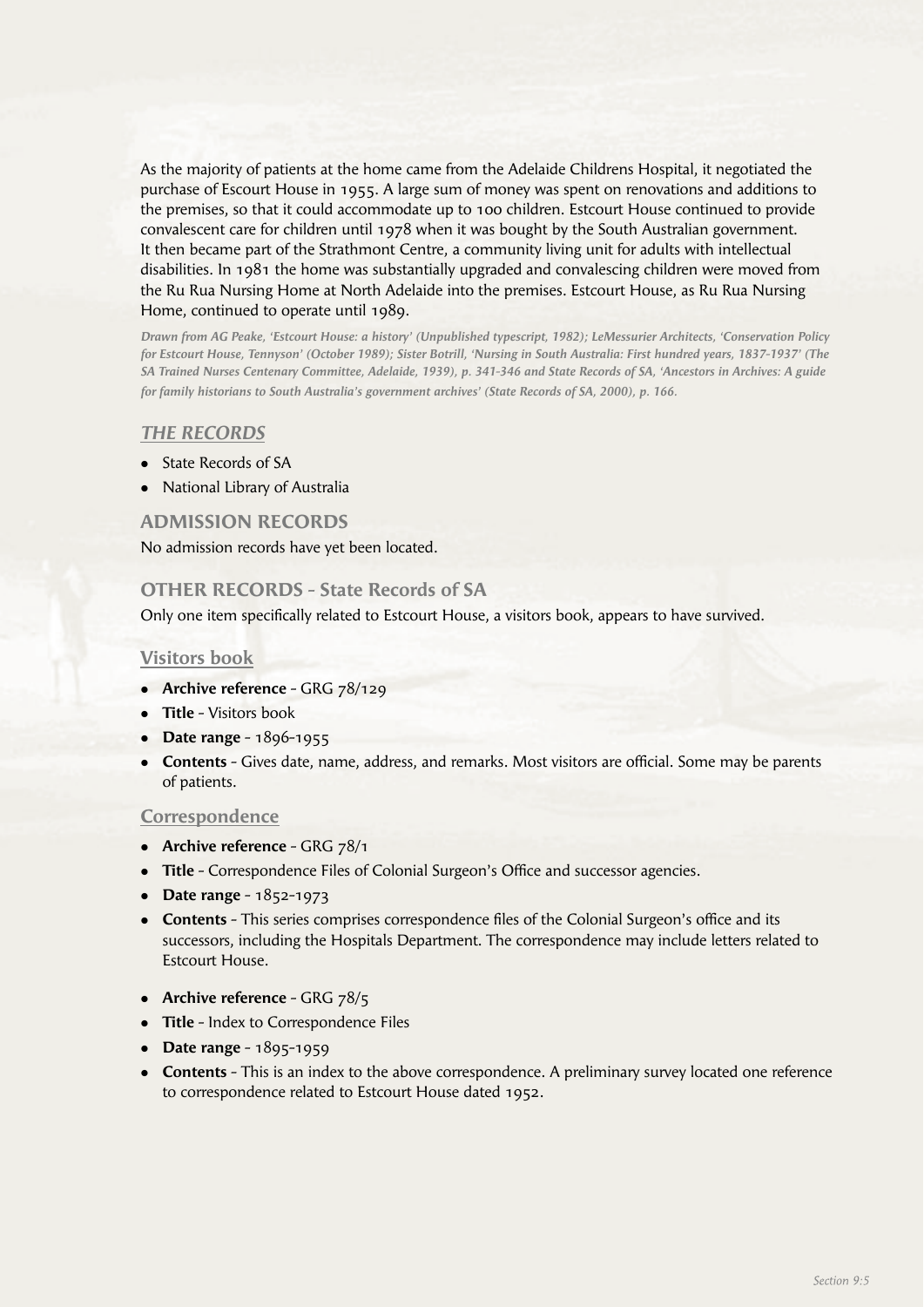# **Potential records**

- **Archive reference** GRG 90
- <sup>l</sup> **Title** *Adelaide Children's Hospital*
- **Contents** As Estcourt House was purchased and controlled by the Adelaide Childrens Hospital from 1955, it is possible that further records related to the home may be held in records of the Hospital. A review of these records has not yet been conducted.

# **ORAL HISTORY – National Library of Australia**

Interviews conducted for the Bringing Them Home Oral History project include one with a former resident of Estcourt House:

ORAL TRC 5000/258: Interview with Sid Graham

#### **BOOKS**

Sister Botrill, *Nursing in South Australia: First hundred years, 1837-1937* (The SA Trained Nurses Centenary Committee, Adelaide, 1939)

AG Peake, *Estcourt House: a history* (Unpublished typescript, 1982)

LeMessurier Architects, *Conservation Policy for Estcourt House, Tennyson* (October 1989)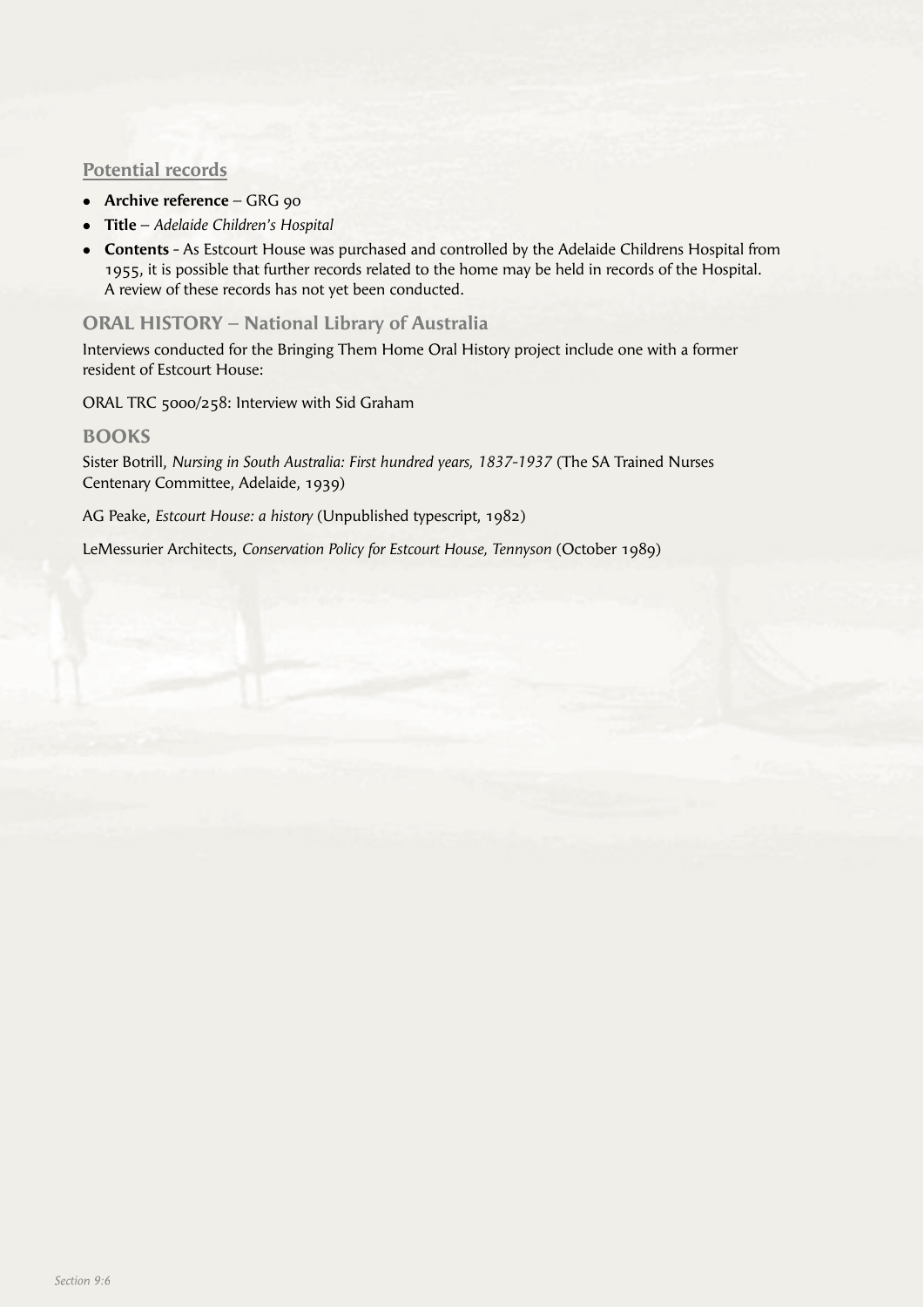# Junior Red Cross Homes

*My father left me in the small reception foyer of the Henley Beach Red Cross Home one Saturday morning. I had no idea why, other than the explanation he gave on the way there. It would be good for me, doctor said, to spend some weeks away from home, from him and from Mummy. It was April 1952. I would have my seventh birthday there. Waiting with me was an Aboriginal girl on a frame – a polio survivor. Sobbing I was taken to a dorm by 'nurse', an offi cious 'sister', who wore a veil splaying out to her shoulders. She said she would look after me till morning break when I would be taken to meet the other children. 'Nurse' unpacked my case - underpants, singlets, socks, two woolly jumpers, my grey pinafore and some white school shirts – and put them in a drawer of the chest which held the clothes of the other three in the cramped room. There were four beds with white iron bed heads. They almost touched. I think the bedclothes were covered by pale green over sheeting. And so the routine began. Morning play school of games and songs. There was a nudge in the direction of numbers and words and books were read aloud, some by the children who ranged from my age*  and a little younger, to eleven or twelve. Then afternoons were spent on the beach if it was fine which is usually *was – walking and games taking up the hours till early tea, where as at all meals we sat at the starched white* table until we had eaten every morsel placed in front of us. I was always the only one left when we were served *a bowl of stewed tomatoes with toast. Crying didn't achieve anything, just made it harder to force the stuff into your mouth. Vomiting let you off until the next time. Then baths and bed. Excepting Saturday when the routine altered to accommodate what seemed like a requirement on God's part for extra cleanliness – for we had our baths on Sunday morning before Sunday School in the school room. Saturday nights we went to bed with sand between our toes. I still can't believe my parents did this to me. Nothing – not even my father's 'anonymous' weekly Sunday delivery of McRobertson's chocolate frogs – a box of them and enough for everyone - consoled me for my abandonment. I will never forget it.* 

*Anonymous*

#### *GENERAL INFORMATION*

**Years of operation:** 1933-1968

**Also known as:** Lady Hore-Ruthven Junior Red Cross Home Lady Norrie Junior Red Cross Home **Run by:** The Australian Red Cross

**Addresses:** 255 The Esplanade, Henley Beach 1933-1958, Brig House, Grange 1945-1950 (previously home of Mrs FJ Fisher) 10 Robert Street, Glenelg 1958-1969

#### *HISTORY*

During the First World War the South Australian Division of the Australian Red Cross established a club house at Henley Beach for Returned Soldiers, known as the Lady Galway Convalescent Home. The first Junior Red Cross Childrens Home opened in September 1933 in the near vicinity of this soldier's hostel. Intended as a holiday home for sick children, it also provided accommodation for country children with disabilities who were visiting Adelaide for treatment. The home was extended in 1937. During 1942-43 it briefly operated as a holiday house for AIF nurses before returning to its role as a home for children.

In 1944 the Convalescent Home for soldiers moved to new premises in Robert Street, Glenelg, and the children's home took over the old building. The institution was renamed the Lady Hore-Ruthven Junior Red Cross Home and officially opened in June 1946.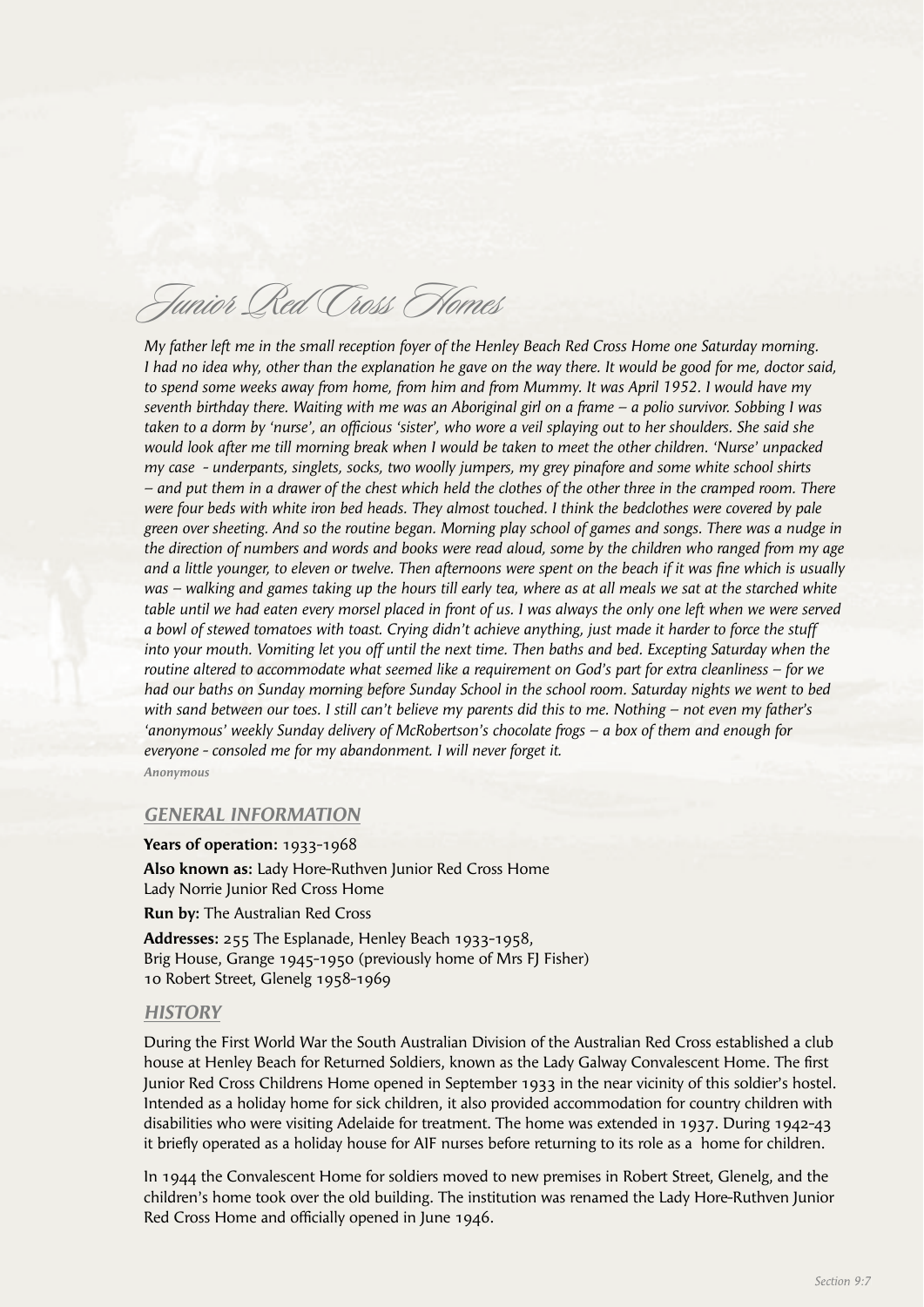In 1954 the girls' dormitory was named the May Willoughby in honour of Mrs FC Willoughby, Chairperson of the Home Committee since 1935. This home closed in 1958 and the children were transferred to the Lady Galway Home at Glenelg while the adults previously resident there were moved to Kapara Home, also at Glenelg.

In 1945 a third Junior Red Cross Home had been opened at Brig House, Grange. It catered specifically for children, aged between 18 months and 7 years of age, who were in need of care or who were outpatients of the Adelaide Childrens Hospital. This property had large grounds with trees and gardens and enough space for keeping cows and growing vegetables. It accommodated up to thirty children. In 1947 the home was officially named the Lady Norrie Junior Red Cross Childrens Home. It closed in 1950.

Once the three homes were consolidated into one site at Glenelg in 1959, the institution was simply called the Junior Red Cross Home and the names of Lady Hore-Ruthven, Lady Norrie and Mrs Willoughby were commemorated in the wards. This home was officially opened in August 1959. It closed, due to low occupancy, in December 1968 and was sold the following year. At the time it was to be demolished and the site used for flats.

*Drawn from extracts from Annual Reports and miscellaneous news clippings held in SRG 770/33/9, being a folder titled 'Red Cross Homes History' among Subject fi les in the Records of the South Australian Division of the Australian Red Cross, State Library of SA.*

#### *THE RECORDS*

• State Library of SA

# **ADMISSION RECORDS – State Library of SA**

SRG 770 - Records of the Junior Red Cross Homes are held among general records of the South Australian Division of the Australian Red Cross.

#### **Admission register**

- **Archive reference** SRG 770/32
- <sup>l</sup> **Title** *JRC Home Register 1933-1958*
- $\bullet$  **Date range** 1933-1958
- **Appearance** Large hard cover landscape volume.
- <sup>l</sup> **Contents** Hand-drawn columns and entries on one page give: (1) Name, (2) Address, (3) Sex, (4) Age, (5) Date of Admission, (6) Recommended by, (7) Disability, (8) Date of discharge, (9) Payment. From 1939 the pages are divided into *Boys* and *Girls.*
- **Notes on contents** Entries arranged by date of admission. Many children listed in register were undergoing treatment at the Adelaide Childrens Hospital. (7) Disability: sometimes records behavioural problems and reasons for admission. (8) Date of discharge: sometimes includes information about where child was transferred to.

#### **Admission register**

- Archive reference SRG 770/32
- <sup>l</sup> **Title** *JRC Home Register 1961-1968*
- $\bullet$  **Date range** 1961-1968
- **Appearance** Hard-cover A4 sized register.
- **Contents** Entries appear in printed columns across two pages as follows. Left hand page: (1) Number, (2) Name of patient, (3) Born, (4) Parent/Guardian surname and initial, (5) Address. Right hand page: (6) Discharged, (7) Medical Officer, (8) Diagnosis, (9) Hospital Fund, (10) Gross Fees, (11) CW Benefits, (12) Nett.
- **Notes on contents** Entries arranged in order of admission date. (10) Gross Fees column only filled in sporadically. As of 9/65 *Reason* is pencilled in and column records reasons for admission, such as desertion or illness of parents, as well as information about transfers to other homes.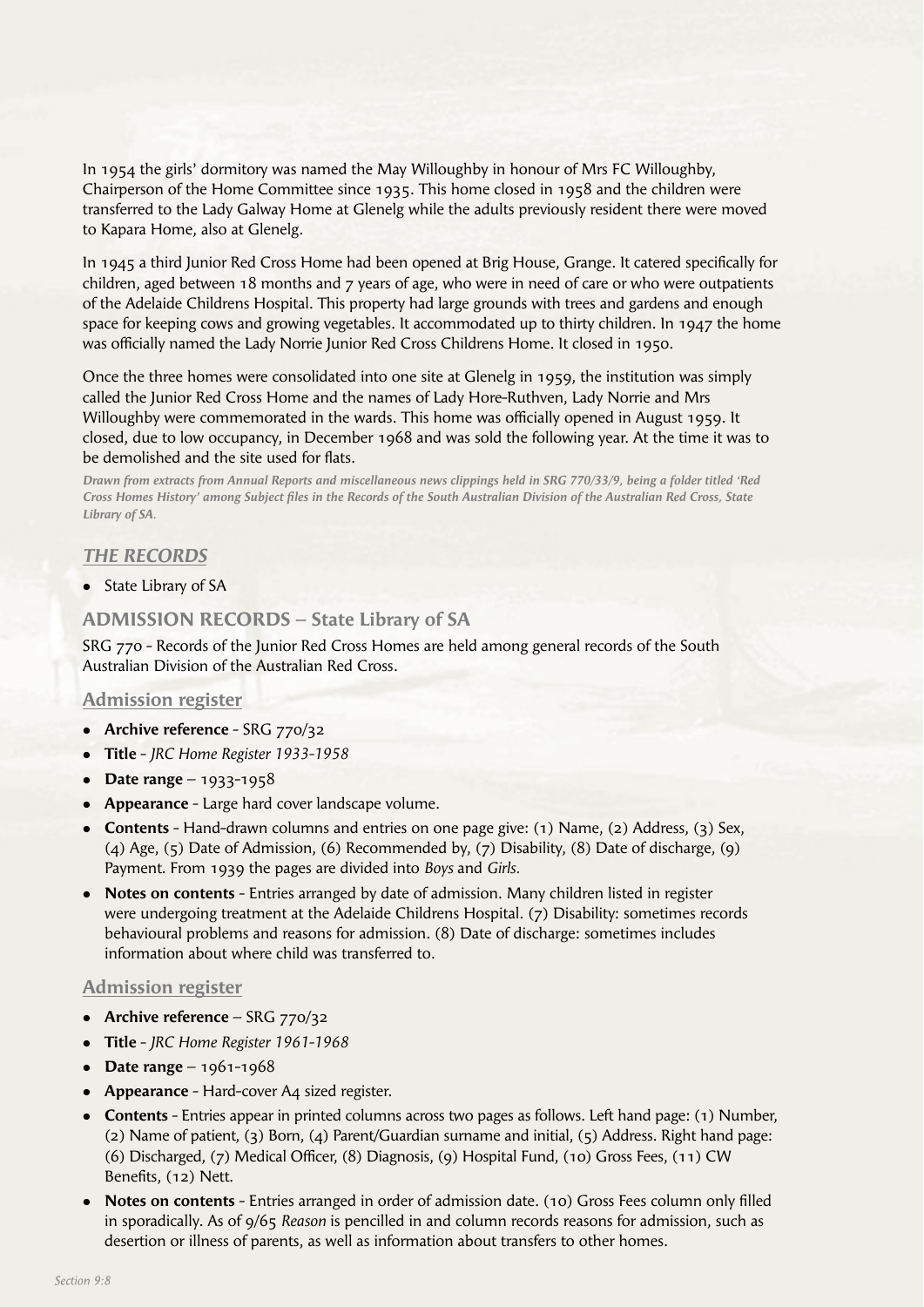# **OTHER RECORDS – State Library of SA**

#### **Minutes**

- Archive reference SRG 770/18/2
- <sup>l</sup> **Title**  *Junior Red Cross Minute book*
- **•** Date range 1929-1935
- **Appearance** Foolscap notebook with typed minutes pasted in.
- **Contents** As well as entries regarding general running of home, this minute book includes reports and/or minutes of the Admission Committee. These provide lists of names of children under headings such as  $(1)$  Children present in the home,  $(2)$  Children requiring indefinite period,  $(3)$  Children to be discharged, (4) Children recommended by matron to have extended time in home, (5) Approvals made previously but not admitted, (6) Cases deferred, (7) Fresh applications. Often admission information includes an address, dates and some details of admission for each child. Matron's reports, also included in minutes, occasionally give details about medical treatment of individual children.
- **Archive reference** SRG 770/20
- <sup>l</sup> **Title** *Junior Red Cross Minutes*
- $\bullet$  **Date range** 1935-1938
- **Appearance** Repaired notebook with typed minutes pasted in.
- **Contents** Minute book includes minutes of the Junior Red Cross Home Admission Committee. These minutes give names of children admitted, brief details regarding their situation and decisions made by the committee regarding them. Details are recorded under similar headings as minute book above. Some entries relate to specific named children and their cases.

# **Junior Red Cross scrapbooks**

- **Archive reference** SRG 770/30
- **•** Date range 1930-1959
- **Appearance** Two scrapbooks containing news clippings relating to the activities of the JRC.
- <sup>l</sup> **Date range** Volume 1, 1930-1937; Volume 2, 1938-1959
- **Contents** This scrapbook may contain clippings related to the Junior Red Cross Home.
- Archive reference SRG 770/41
- **•** Date range  $1938-1984$
- **Appearance** Volumes of news clippings from South Australian newspapers
- **Contents** This scrapbook may contain clippings related to the Junior Red Cross Home.

# **Miscellaneous historical material**

- Archive reference SRG 770/9/9
- **Title** *Red Cross Homes History*
- $\bullet$  **Date range** 1915-1971
- **Contents** Miscellaneous papers including summary histories, reports and news clippings on homes run by the Red Cross including the Junior Red Cross Homes.

# **PHOTOGRAPHS – State Library of SA**

- Archive reference SRG 770/40
- **Date range**  $1938-1984$
- **Contents** Collection of over 900 photographs including some of the Red Cross Homes.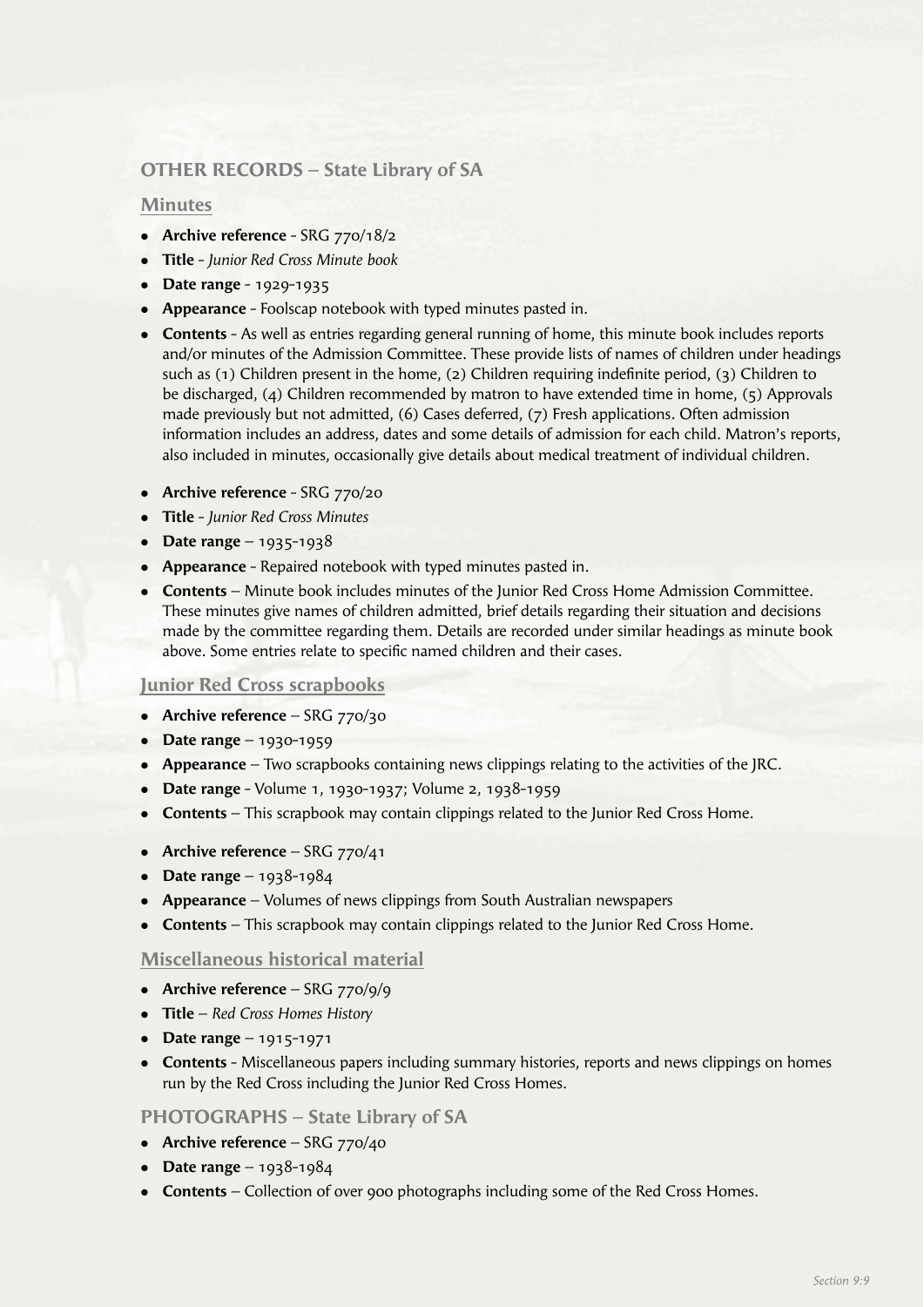Kurbingai Hostel

*When I arrived at 'Kurbingai' I was scared out of my wits. Initially I didn't like the place one bit. Thankfully my brothers Lawrence and Rex helped me to settle in quite quickly. Other boys in the home also welcomed us and I will always feel indebted to them. I only hope one day a reunion will be held and we have a chance to catch up with as many of them as possible. Brother Lawrence has passed on and sadly he won't be able to join us. Whilst never a place I could call home, it is set in an idyllic location. I never loved it one bit, but I loved the fun things lots of us got up to. I miss all those brothers deeply and think of them constantly. 'Kurbingai' will live in my memory forever as far as the brothers are concerned but little else about it will.*

*Frank Lampard*

#### *GENERAL INFORMATION*

**Years of operation:** 1958-1962 **Also known as:** Kurbingai Hostel for Boys **Suttons Run by:** Privately run by Mr WJL Sutton

**Address:** 128 The Esplanade, Semaphore

# *HISTORY*

This hostel was set up in 1958 by Mr WJL Sutton, a former superintendent of St Francis House. It operated as a private hostel for Aboriginal boys up to the age of sixteen. Most of the boys were placed there by the Aborigines Protection Board so that they could further their education at local schools. The Department paid board for the boys and collected child endowment on their behalf which also went towards paying for their accommodation. A small amount of pocket money was also provided by the Department. Parents were requested to send further pocket money to Mr Sutton who was to 'see that it is spent wisely for the boys'. Boys committed to the hostel were allowed to return to their homes for Christmas. Parents were permitted to take their child out of the home one weekend per month on condition that Mr Sutton was advised where the child would be staying. During the school holidays Mr Sutton, with the approval of the Board, took the boys on a camping trip, usually along the Murray River.

In 1958 fi fteen boys were accommodated at the hostel. During that year Mr Sutton advised the Department that his sister and her husband would be taking up residence in a new addition to the existing building and would act as matron and assistant in the home. This did not occur and Mr Sutton continued to care for the boys himself with the assistance of a cook to provide meals. In 1959 the number of boys in the hostel had risen to twenty. Mr Sutton wrote a number of letters to the Protection Board reporting on the home and the educational achievements of the boys.

In September 1961 a number of complaints were made about the running of the home, and Mr Sutton's behaviour, by the parents and relatives of some of the boys resident there. These complaints were investigated by Departmental welfare officers who were concerned about the manner in which the home was run. It was suggested that a resident matron should be appointed. This did not happen. In May 1962, after further complaints were received, two boys were interviewed by departmental officers. Their testimony corroborated complaints regarding Mr Sutton's drinking and inappropriate behaviour. As a result of this the Aborigines Protection Board ordered the closure of the home and arranged foster care for the boys.

*Drawn from miscellaneous correspondence on Docket No 65/1958 'Kurbingai Boys Home, General Docket', GRG 52/1 Aborigines Department correspondence, State Records of SA.*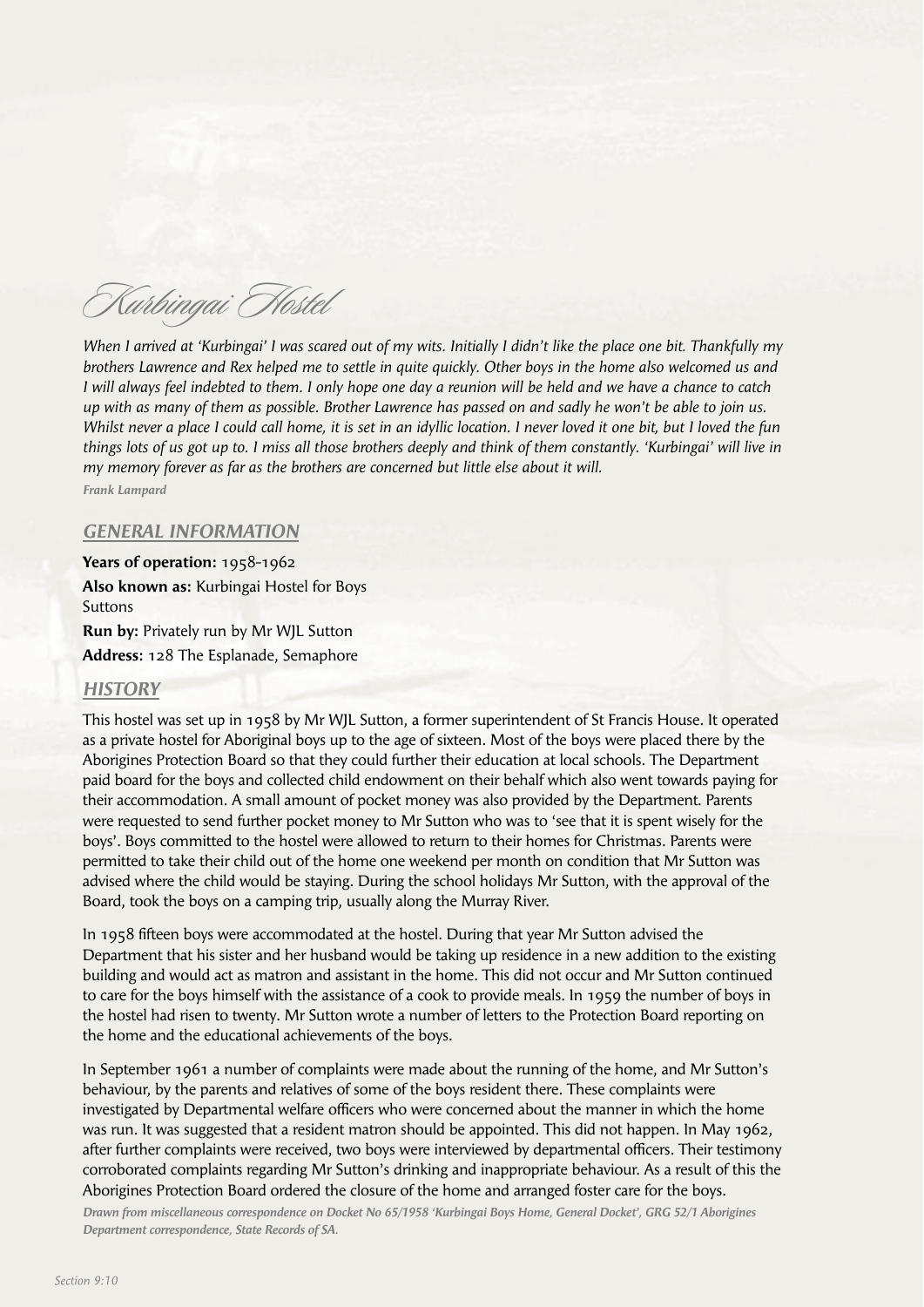# *THE RECORDS*

• State Records of SA

# **ADMISSION RECORDS**

No admission records have been located.

# **OTHER RECORDS - State Records of SA**

# **Correspondence**

- **Archive Reference** GRG 52/1
- **Title** *Correspondence files of the Aborigines Office and its successor the Aborigines Department.*
- **•** Date range 1866-1969
- Appearance Boxes containing files/dockets relating to many different subjects. These dockets contain letters and other documents received by the department and copies of, or notes relating to, letters sent.
- <sup>l</sup> **Contents** One correspondence docket No, 65/1958 relates to Kurbingai. Titled: *'Kurbingai' Boys Home General Docket - Prop: WJ Sutton, 128 Esplanade, Semaphore,* it contains incoming correspondence and reports from Mr Sutton and from Welfare officers, and copies of outgoing correspondence from the department. It includes requisitions for clothing and shoes which include names and ages of boys.

# **Minutes**

- **Archive reference** GRG 52/16
- <sup>l</sup> **Title**  *Aborigines Protection Board Minutes*
- <sup>l</sup> **Date range** 1940-1945, 1954-1957, 1960-1963
- **Appearance** Four volumes of typed minutes.
- **Contents** These minutes record discussion and decisions made by the Aborigines Protection Board. They include many references to named Aboriginal people, including children. Minutes refer to Kurbingai and provided the reference for the correspondence docket listed above.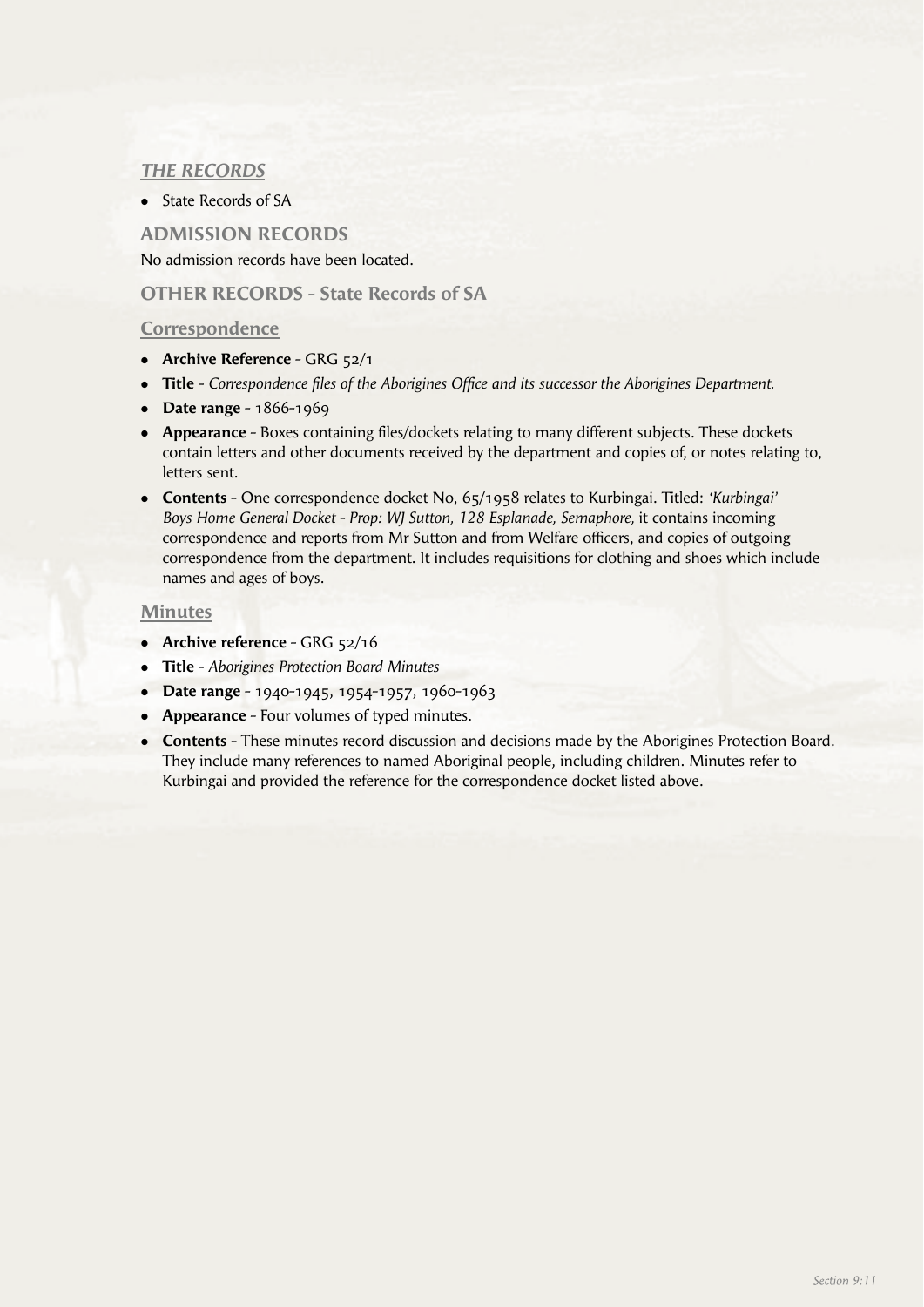Mareeba Babies Hospital

#### *GENERAL INFORMATION*

**Years of operation:** 1917-1960s **Also known as:** No other names known **Run by:** The Babies Hospital Association 1912-1951,

South Australian Government 1917-, Adelaide Children's Hospital Board 1951-

**Addresses:** *Quambi,* North Adelaide 1913-1915, 9 Winchester Street, St Peters 1915-1917, Woodville 1917-





*Mareeba Babies Hospital Woodville Park 1921 SLSA: B1802, Interior of ward for newborn babies, Mareeba Hospital 1957 SLSA: B58390 Courtesy State Library of South Australia*

#### *HISTORY*

Officially established by the Babies Hospital Association in 1915, the Mareeba Babies Hospital was founded to provide accommodation and care for infants under the age of two. Prior to Mareeba's establishment the Association had unsuccessfully lobbied the Adelaide Childrens Hospital to provide a special ward for babies. At that time sick babies were sent to a private hospital in North Adelaide, known as Quambi, where they were cared for by Mrs Bartels. Later they were also sent to two other homes run by other nursing sisters. The Association committee included a number of prominent Adelaide doctors and they provided medical care for the babies admitted to these private hospitals.

In 1915 the Babies Hospital Association leased its own cottage hospital in Winchester Street, St Peters. In 1917 the Government proposed that the hospital be placed under the control of the Inspector General of Hospitals, with the Association acting as an advisory body. In August of that year the babies hospital moved to Mareeba at Woodville, which had been a convalescent hospital for soldiers. From this time it became formally known as the Mareeba Babies Hospital. In 1921 Mareeba was also used as a part-time training hospital for nurses. During the 1920s additions were made to the premises so that it could accommodate up to seventy babies. Rooms for mothers with babies were also added.

The Babies Hospital Association continued its involvement with Mareeba until the Association disbanded in 1951. From that time Mareeba was under the control of the Adelaide Childrens Hospital Board. It continued to provide care for sick infants and premature babies until the 1960s.

*Drawn from Sister Botrill, 'Nursing in South Australia: First hundred years, 1837-1937' (The SA Trained Nurses Centenary Committee, Adelaide, 1939), p. 329-331; Joan Durdin, 'They became nurses: A history of nursing in South Australia', 1836-1980 (Allen & Unwin, Sydney, 1991), p. 101 & historical summary accompanying series list for SRG 8, Records of the Babies Hospital Association, State Library of SA.*

#### *THE RECORDS*

- State Library of SA
- State Records of SA

# **ADMISSION RECORDS**

No admission records have been located.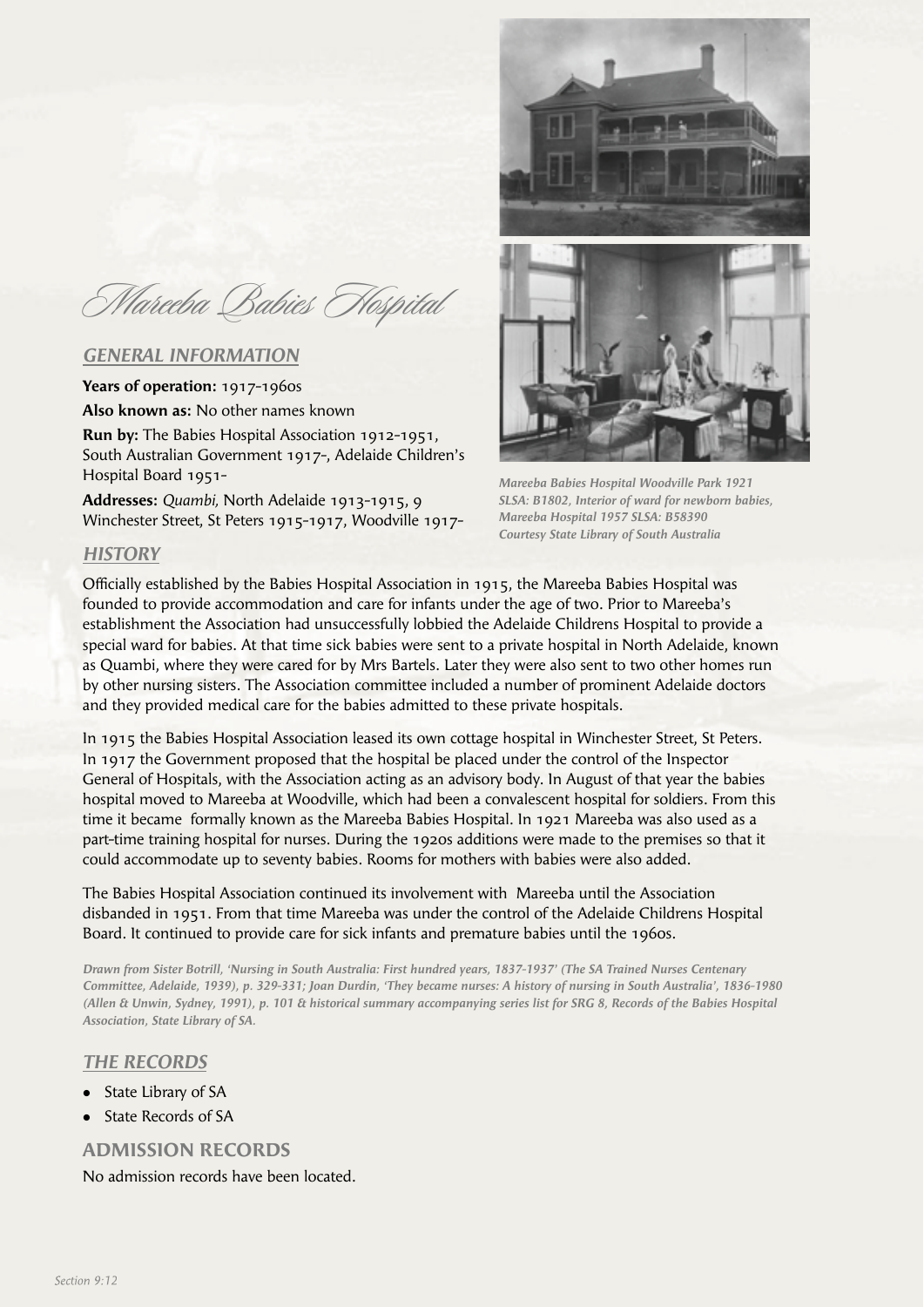# **OTHER RECORDS - State Library of SA**

#### **Minutes**

- **Archive reference** SRG 8/1
- <sup>l</sup> **Title** *Minutes of the Babies Hospital Association*
- **•** Date range 1912-1951
- **Appearance** Five volumes of minutes.
- **Contents** Only volumes 1 and 2 contain entries relating to the establishment of the hospital and discussion regarding staffing and equipment.
- **Archive reference** SRG 8/2
- <sup>l</sup> **Title** *Minutes of the Babies Hospital House Committee*
- **•** Date range 1915-1939
- **Appearance** Four volumes of minutes, one outsize.
- **Contents** Minutes mostly include discussion relating to staffing of hospital and purchase of equipment. Minutes also include matron's monthly reports with numbers of babies admitted, discharged and deceased. No names given. Some names appear in relation to grants of milk and food to certain babies.

## **Correspondence**

- **Archive reference** SRG 8/6
- **•** Date range 1932-1945
- **Contents** Most correspondence relates to staff and maintenance. Includes one list of admissions and discharges for 1932 with no names.

# **OTHER RECORDS - State Records of SA**

#### **Correspondence**

- **Archive reference** GRG 78/1
- **Title** *Correspondence Files of Colonial Surgeon's Office and successor agencies*
- **•** Date range 1852-1973
- **Contents** This series comprises correspondence files of the Colonial Surgeon's office and its successors, including the Hospitals Department. The correspondence may include letters related to Mareeba Babies Hospital.
- **•** Archive reference GRG 78/5
- **•** Title *Index to Correspondence Files*
- **•** Date range 1895-1959
- **Contents** This is an index to the above correspondence. A preliminary survey noted that the index includes a tabbed section titled Mareeba Babies Hospital. References to correspondence related to the Hospital are listed in this section.

#### **REPORTS - State Library of SA**

- Archive reference SRG 8/4
- <sup>l</sup> **Title** *Annual Reports of the Babies Hospital Association*
- Date range 1915-1951 with gaps
- **Contents** Reports give numbers of children admitted to the home and details about the kind of work being done there. Some reports include photographs.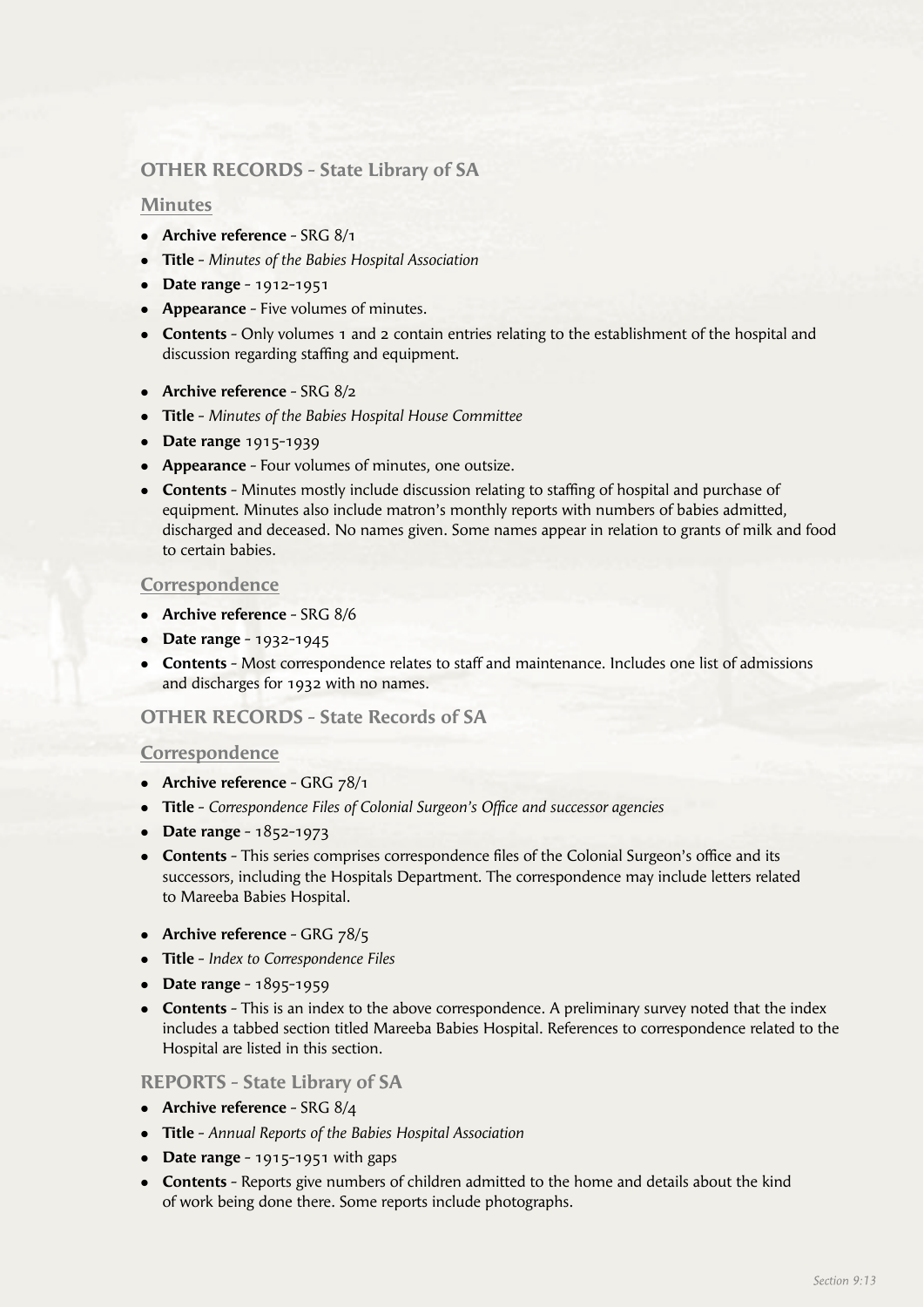# **PHOTOGRAPHS - State Library of SA**

- Archive reference SRG 8/12
- <sup>l</sup> **Date range**  1918-1954
- **Appearance** Album of photographs.
- **Contents** Contains many photographs of babies, including Aboriginal children. Some photographs are labelled with names, others are not.

# **BOOKS**

Sister Botrill, *Nursing in South Australia: First hundred years, 1837-1937* (The SA Trained Nurses Centenary Committee, Adelaide, 1939)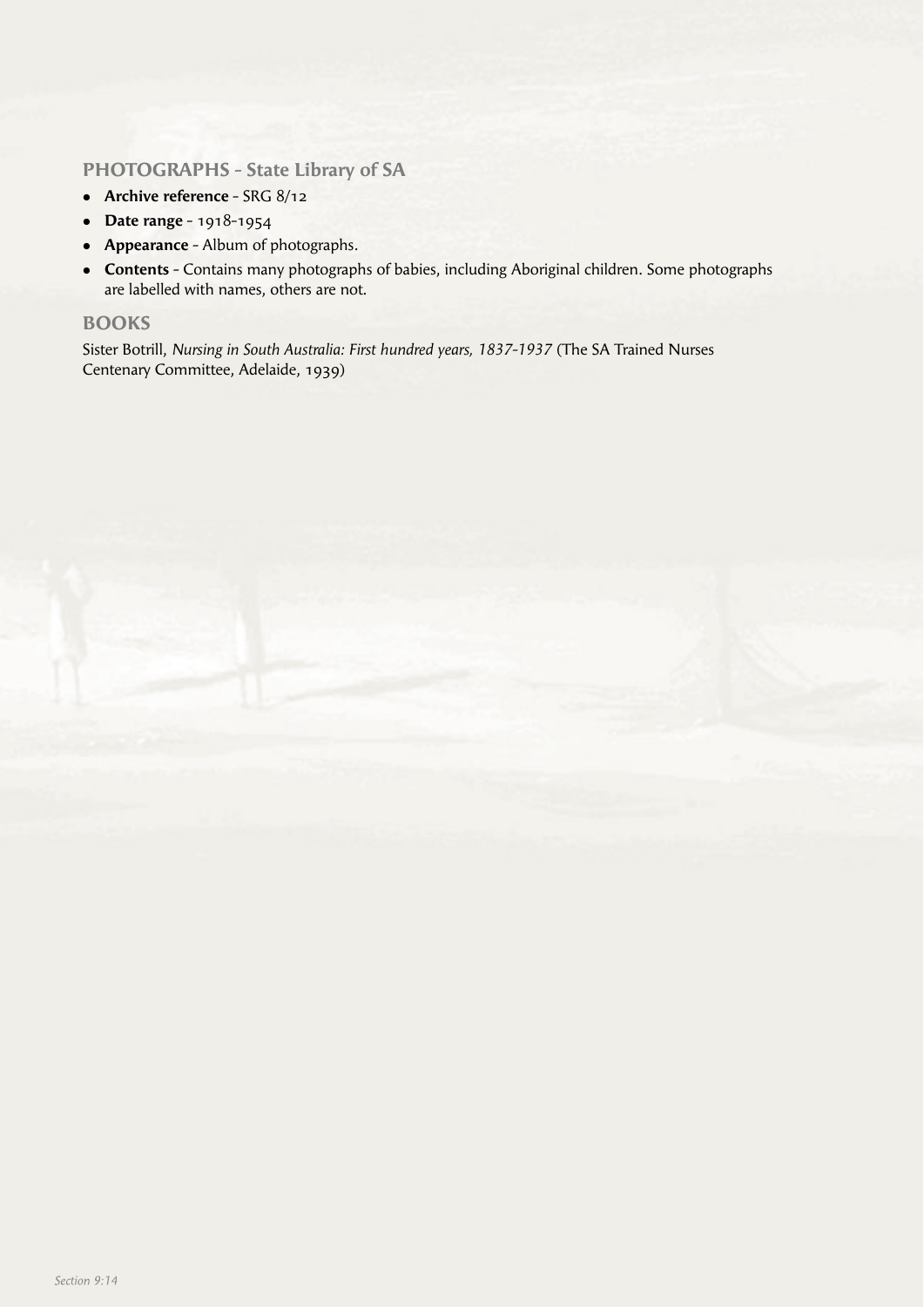Minda Home

*The great object of the institution was that such intelligence as the little ones had might be fanned by gentleness and care into brightness and the promise of a useful life. Hitherto there had been no facility to train those so afflicted...the home was to be conducted by a specially trained and experienced staff. There would be constant care and kindness and - what was even of more importance - associated with these things, discipline, orderliness and cleanliness.*

*From 'Minda Home SA, Fifty years of sympathetic care and practical service', (1948), p. 18*



*Fete at Minda Home 1920 SLSA: PRG 280/1/28/68, Children and staff at Minda Home 1907 SLSA: PRG 280/1/3/103 Courtesy State Library of South Australia*

#### *GENERAL INFORMATION*

**Years of operation:** 1898-Present **Also known as:** Home for Weakminded children (1898) **Run by:** Independent committee of management **Addresses:** Fullarton Road, Fullarton 1898-1911 King George Avenue, Brighton 1911-Present

#### *HISTORY*

Prior to the establishment of Minda Home, children with intellectual disabilities were placed in the Parkside Asylum along with adults. In 1894 a number of concerned citizens approached the Chief Secretary seeking to encourage the government to assist with establishing a better quality institution specifically for the benefit and training of these children. The government promised a sum of  $\epsilon$ 500 on the condition that a similar amount was raised from public donations. This was done and in 1897 a home on Fullarton Road at Fullarton was purchased with the potential to accommodate twenty-two children. The home was officially registered as 'The home for weakminded children', but it was called 'Minda' an Aboriginal word meaning 'a place of shelter and protection'. The object of the institution was to provide 'maintenance, care, education and special training' for these children so that 'their lives may become happy and useful.' Ten children moved in during May 1898. They were cared for by Matron Elizabeth Barker and educated by a teacher, Miss Edna Fox, both of whom had been brought over from England. The small home was soon filled to capacity.

After a number of years seeking a suitable location for a larger institution, a property at Brighton was purchased in 1909. The government increased its support and a new home was erected. The institution was incorporated and officially named Minda Home in September 1911. The children from Fullarton were moved in two months later. Another building, the Verco Building, was added to the site in 1913 as demand for places exceeded capacity. Further cottage style buildings, named Lady Galway and Sir Charles Goode, were built in 1918. More additions were made in the 1920s and 1930s. By 1934 Minda was also operating a farm and dormitory at Craigburn farm in Blackwood.

#### In 1937 Minda was recognized as a part-time training school for mental health nurses. This training role continued until the 1970s. Minda Incorporated continues to operate today.

*Drawn from 'Minda Home SA, Fifty years of sympathetic care and practical service', (1948) and Joan Durdin, 'They became nurses: A history of nursing in South Australia, 1836-1980' (Allen & Unwin, Sydney, 1991).*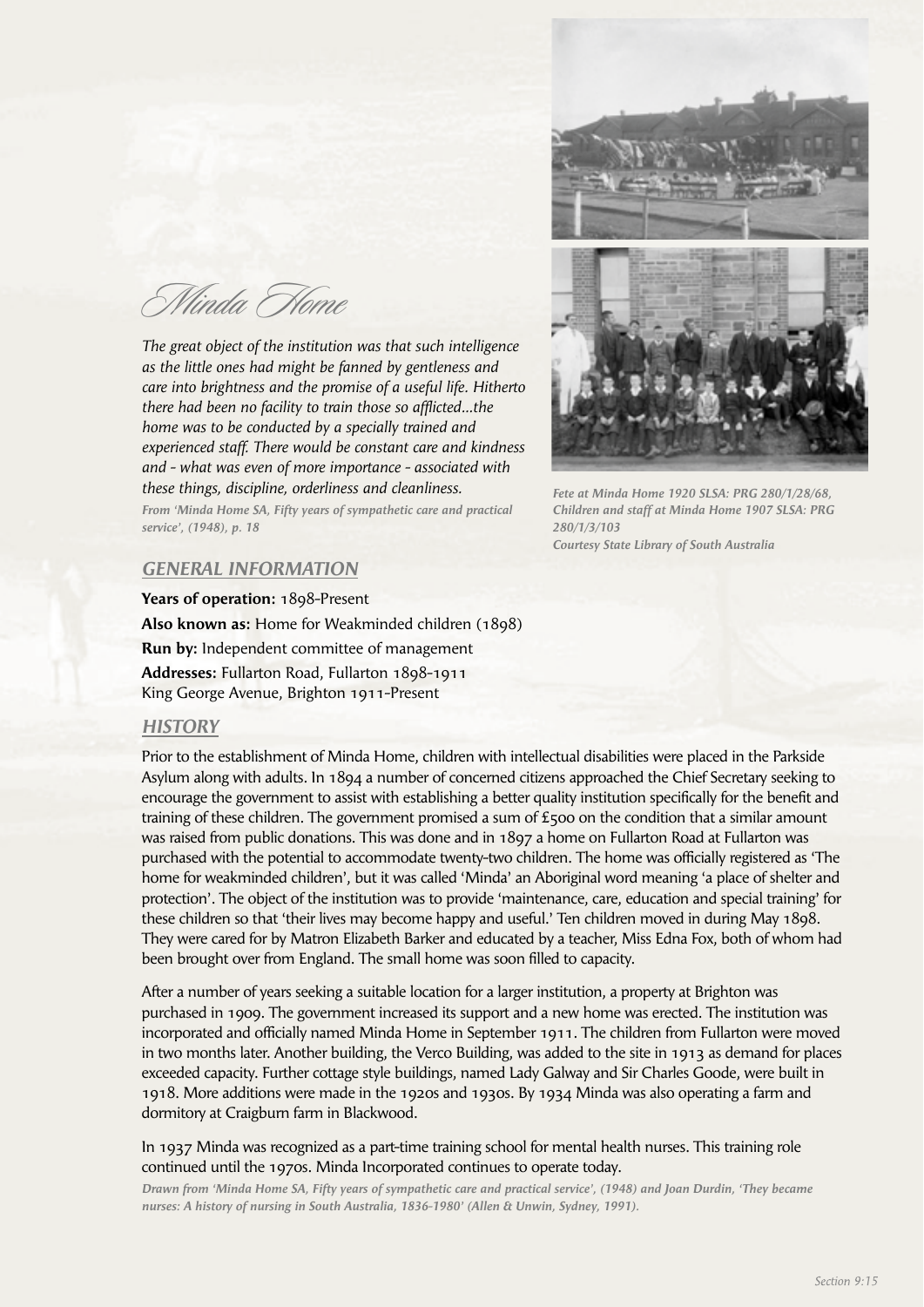# *THE RECORDS*

The records search for this institution has not yet been conducted. Further information will be provided in a *FYOW* update.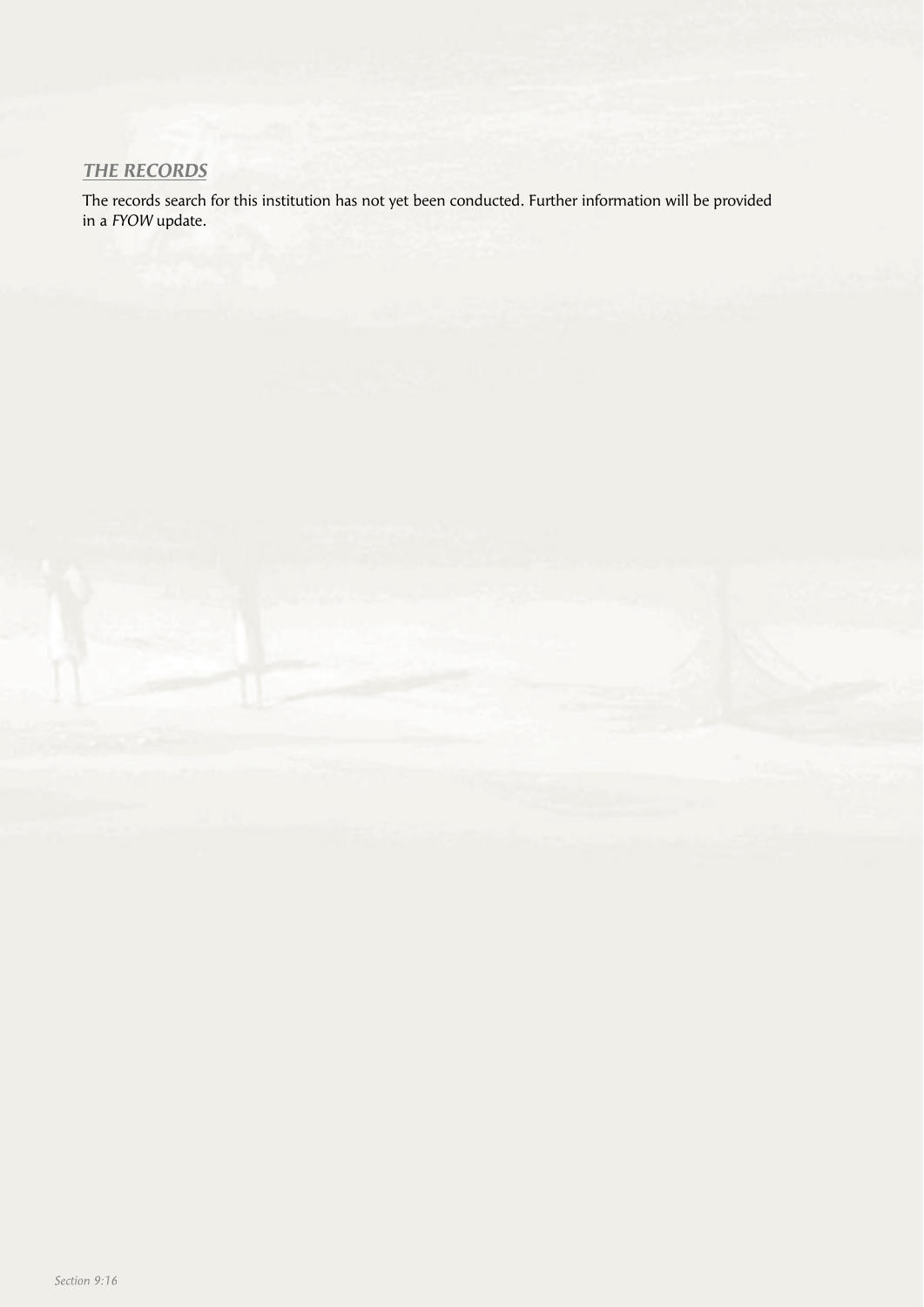Morialta Protestant Children's Home

*The babies missed out on motherly hugs and kisses. The nurses were caring people but they could not replace the kids' mums. This individual love is what I think the children missed the most. Girl at Morialta 1930s*

*We loved the children as much as we were able, or allowed. We had to be careful not to have favourites. Nurse at Morialta, 1940s As quoted in Peter Scottney-Turbill, 'Morialta: Fire in the Mist' (Adelaide, 1994), p. 77*

# *GENERAL INFORMATION*

#### **Years of operation:** 1924-1974

**Also known as:** Morialta Childrens Homes Incorporated

**Run by:** A board of management comprising representatives of the Independent Order of Oddfellows [IOOF], the Congregational Union, Churches of Christ, the SA Protestant Federation, the Baptist Union, the Presbyterian Church and Public Subcribers.

#### **Addresses:** Norton Summit

#### *HISTORY*

*Morialta* was built in 1847 by pioneer pastoralist, John Baker and was a private family home and station for many years. The property was purchased by the South Australian Protestant Federation in June 1924. In May a public meeting had been held at the Adelaide Town Hall to raise funds for the establishment of a childrens home. Many prominent members of Adelaide society contributed to the project. The first eight children moved into the home shortly after it opened in October 1924. Six months later. on 30 April 1925, the home was incorporated. By 1928 the Board of Management was made up of representatives of a number of religious and philanthropic organizations including the Independent Order of Oddfellows [IOOF], the Congregational Union, Churches of Christ, the SA Protestant Federation, the Baptist Union and the Presbyterian Church.

At the time of its incorporation there were  $25$  children in the home aged between 4 and 13 years. By 1928, 43 boys and 22 girls were accommodated and in 1929 a new separate block of dormitories for the boys was erected. Once more beds were available the number of children admitted to the home increased. By 1930 the home was filled to capacity with 109 children, cared for by ten staff members. While resident at Morialta, school age children attended the local Norton Summit Primary School. During 1948-1949 a documentary film, called *The Open Door,* was filmed in order to make the work of Morialta more widely known.

In 1966 the Board became concerned that many boys leaving the home to start work had difficulty finding suitable accommodation. In 1967 it purchased a property at Toorak Gardens and opened a hostel for boys who were studying or working. A name change to Morialta Childrens Homes Incorporated followed in 1972. The early 1970s saw changes in the philosophy and operation of residential child care facilities and the general move from large institutions to smaller group homes. At the same time Morialta was also facing financial difficulties. In 1974 Morialta at Norton Summit closed. The hostel at Toorak Gardens continued for a time but it was not long until it too was sold and Morialta Childrens Homes was converted to the Morialta Trust (1976). This benevolent organisation continues to provide financial and other assistance to children and others in need.

*Drawn from Peter Scottney-Turbill, 'Morialta: Fire in the Mist' (Adelaide, 1994)*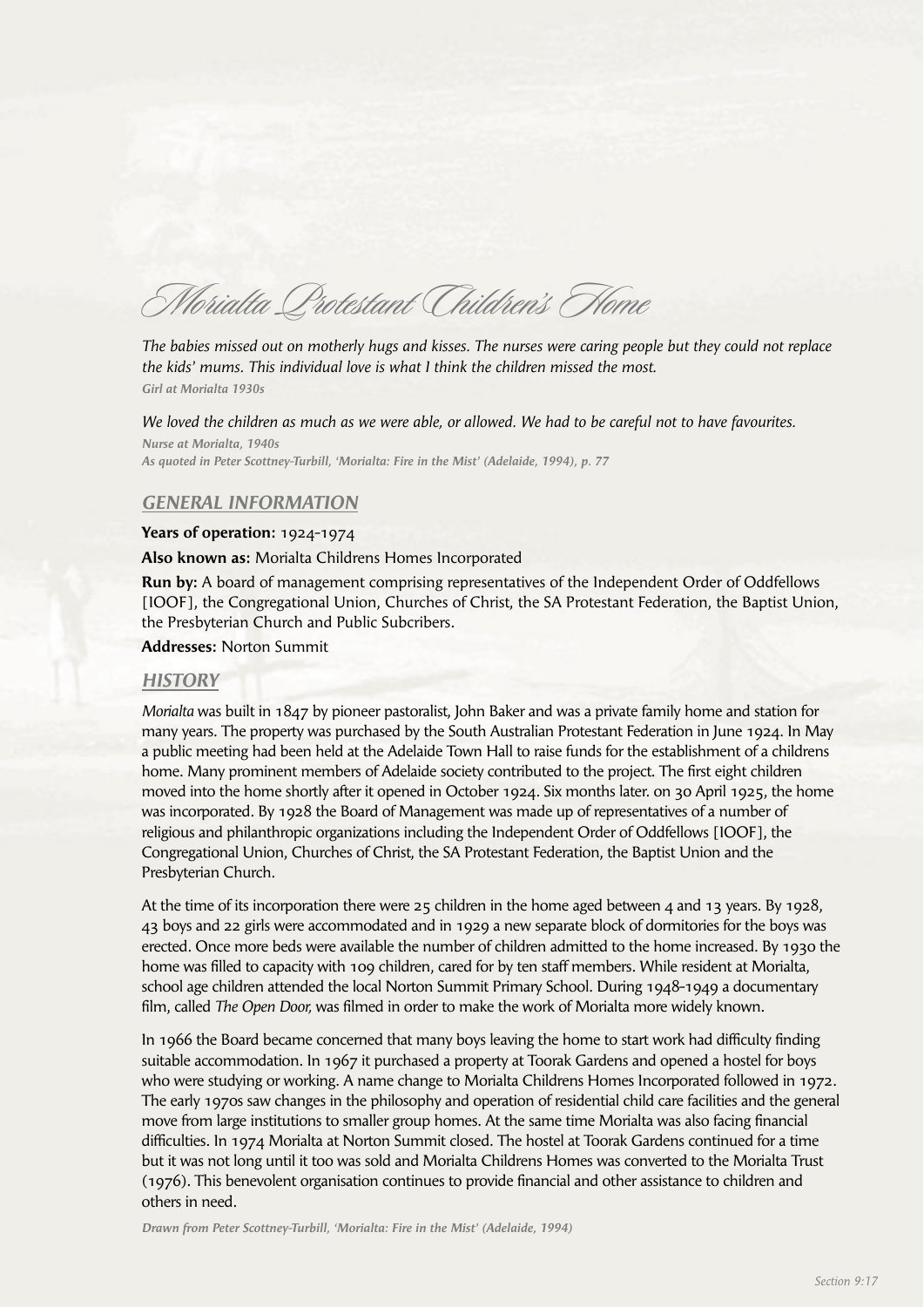# *THE RECORDS*

• State Records of SA

**ADMISSION RECORDS** No admission registers have been located.

# **OTHER RECORDS - State Records of SA**

# **Children's files**

- **•** Archive reference GRG 29/142
- Title *Children's files*
- **•** Date range 1943-1973
- **Appearance** Manila folders containing admission records and correspondence.
- **Contents** Individual children's files comprising admission forms and correspondence. Admission forms give (1) Name, (2) Date of birth, (3) Religion, (4) Sex, (5) Eyes, (6) Hair, (7) Colouring, (8) Special marks, (9) Date of admission, (10) Father, (11) Address, (12) Mother, (13) Address, (14) Custody or guardianship, (15) Maintenance rate, (16) Responsibility, (17) Health record, (18) Immunised, (19) Medical/X-ray/Dental, (20) Education, (21) School attending on admission, (22) Grade, (23) Emergency contact. Correspondence relates to various matters.
- **Access** These records are restricted for 80 years.

# **Children's releases**

- **Archive reference** GRG 29/143
- **Title** *Miscellaneous files including children's releases*
- **•** Date range 1960-1970
- **Appearance** Manila folders filed by year containing admission information and release forms. Description drawn from sample files viewed.
- **Contents** Admission forms give information described in Children's files above. Information forms are typed forms with same headings as above, but include further typed information regarding child's parents, background to child's situation and admission, and information about previous homes admitted to. Release forms are signed by the parent or guardian who removed the child from the home.
- **Access** These records are restricted for 80 years.

# **Minutes**

- Archive reference GRG 29/144
- **•** Date range 1942-1969
- **Title** *Minutes of the Board of Governors of the Morialta Protestant Children's Homes*
- **Appearance** Three large volumes with typed minutes pasted in.
- **Contents Minutes (1940s) include references to an Admission Committee Minute Book. Names** of children are occasionally mentioned in this committee's report when seeking Board's approval for admission or for prospective adoption. Report generally only gives numbers of children admitted. Later minutes also refer to other reports including: Administration committee, Homes Control committee, Inside and outside control committees, matrons' reports and superintendents' reports. Summaries of reports provide general and statistical information. Other discussion in minutes relates to running of home, regulations, policies, maintenance, finance and staff matters. Volumes 2 and 3 include some full matron's and superintendent's reports from 1950s-1960s which include names and details of children.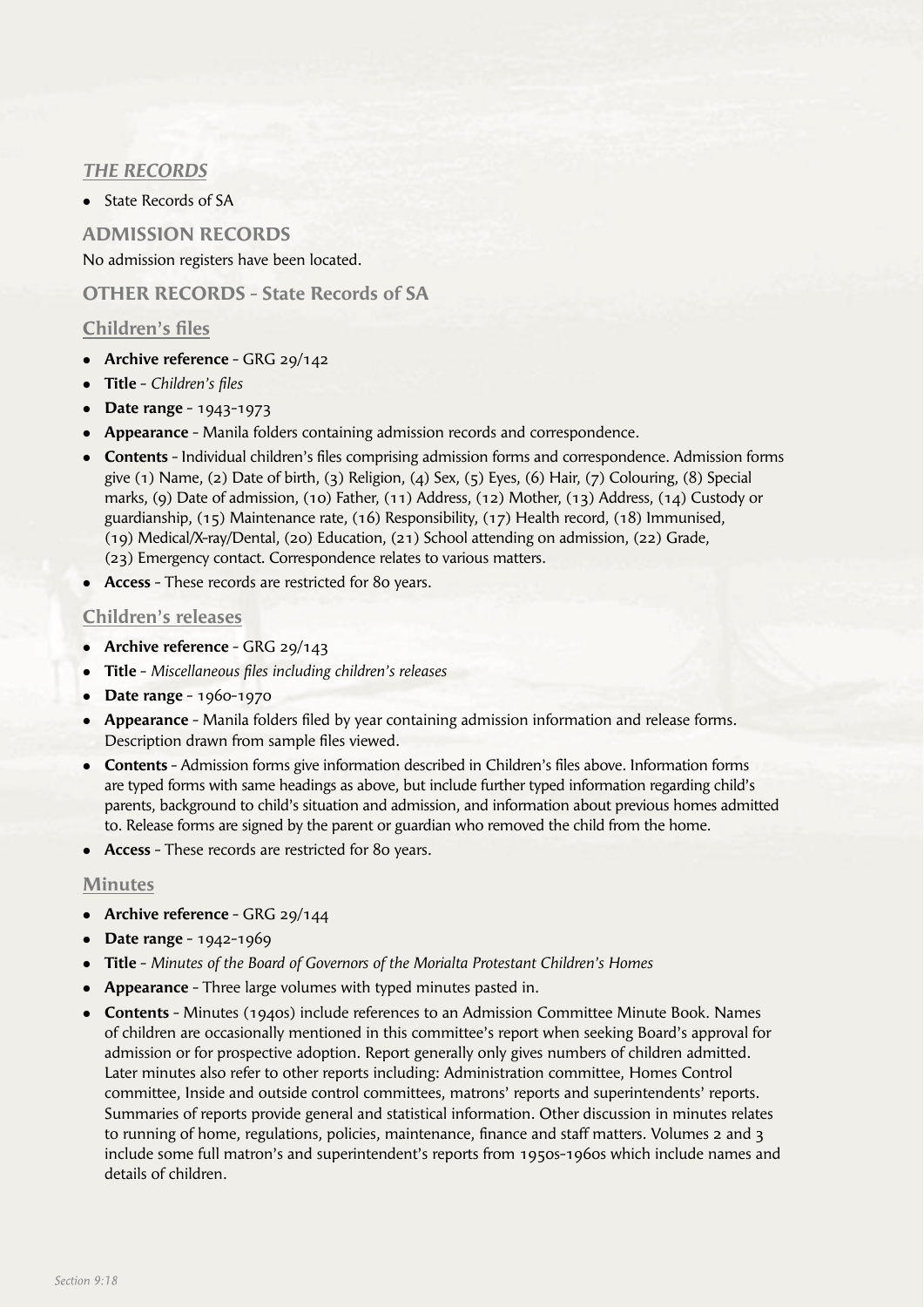- **Archive reference** GRG 29/175
- **•** Date range 1946-1950
- <sup>l</sup> **Title** *Annual general meeting minutes and related correspondence*
- **Contents** Not sighted.

#### **Miscellaneous records**

There are a number of other records held within the Records of the Social Welfare Department GRG 29, which relate to Morialta Childrens Home. These include financial records, the constitution, regulations and correspondence re the purchase of the property.

#### **PHOTOGRAPHS – State Records of SA**

- **•** Archive reference GRG 29/150
- **•** Date range 1924-1957
- **Contents** Two albums of photographs comprising 159 items.

**MOTION PICTURE FILM - State Records of SA**

- **Archive reference** GRG 29/176
- <sup>l</sup> **Title** *The Open Door*
- **•** Date range 1949-1950
- **Contents** Not viewed.

#### **BOOKS**

Malcolm King, *The boy,* (Spindrift Publications, Brighton, 1981)

Peter Scottney-Turbill, *Morialta: Fire in the Mist* (Adelaide, 1994)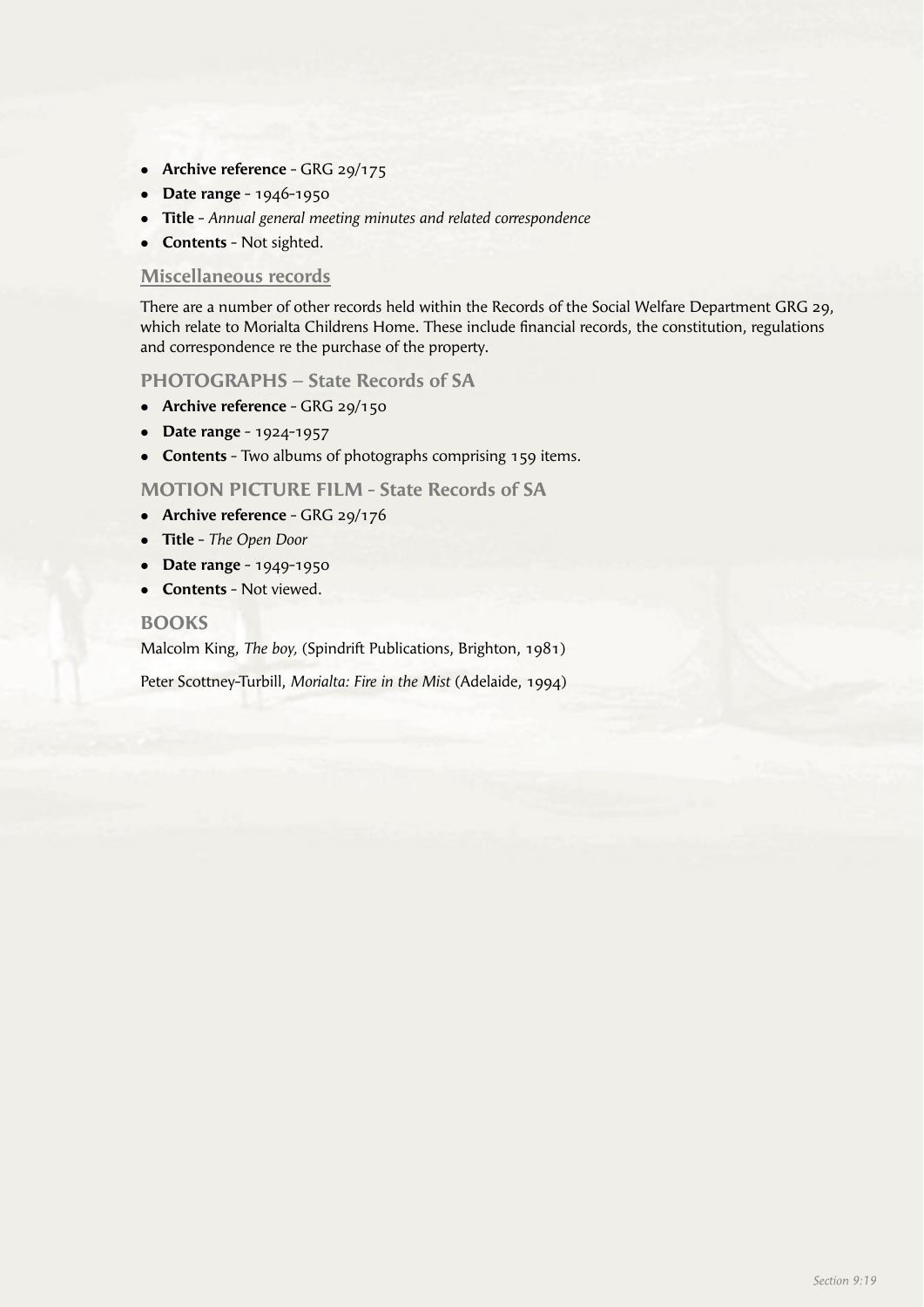Northcote Home

*During the nine years the home has been open, it has cared for 1,018 patients, 537 mothers and convalescents, and 481 babies and small children. Although similar homes are well known in England, this is the only home of its kind in South Australia, and its existence is fully justified by the number of patients who have benefited by a stay there, and returned to their homes rested, refreshed, and helped to face the world again.*

*From Sister Botrill, 'Nursing in South Australia: First hundred years, 1837-1937' (The SA Trained Nurses Centenary Committee, Adelaide, 1939), p. 337*

#### *GENERAL INFORMATION*

**Years of operation:** 1928-1973 **Also known as:** Northcote Home for Mothers and Babies Northcote Home Inc

**Run by:** Northcote Home management committee

**Address:** 113 The Esplanade, Grange

# *HISTORY*

Sir Josiah Symon and Misses M and E Symon donated funds for the building of this home. It was established as a rest home for mothers and their new born babies, but soon also took in pregnant women, convalescent mothers, and babies and small children requiring specialist care. Babies were sometimes admitted without their mothers. Initially the home could only accommodate six mothers and their children. In 1929 additions to the premises were made so that more women and children could be cared for. In 1941 the home became a Tuberculosis 'preventorium', a shelter for children whose parents were recovering from tuberculosis. It later cared for other children in need. The home closed on 24 December 1973 and the building was sold to the Mental Health Services department of the State government.

*Drawn from summary history accompanying series list, State Library of SA and Sister Botrill, 'Nursing in South Australia: First hundred years, 1837-1937' (The SA Trained Nurses Centenary Committee, Adelaide, 1939)*

#### *THE RECORDS*

• State Library of SA

**ADMISSION RECORDS - State Library of SA**

- **•** Archive reference SRG 154/13
- **Title** *Northcote Home Inc: Monthly register of children at the Home*
- **•** Date range 1969-1973
- **Appearance** One volume.
- **Contents** Not yet reviewed.
- <sup>l</sup> **Access** Restricted. Series not to be used without permission of the Archivist.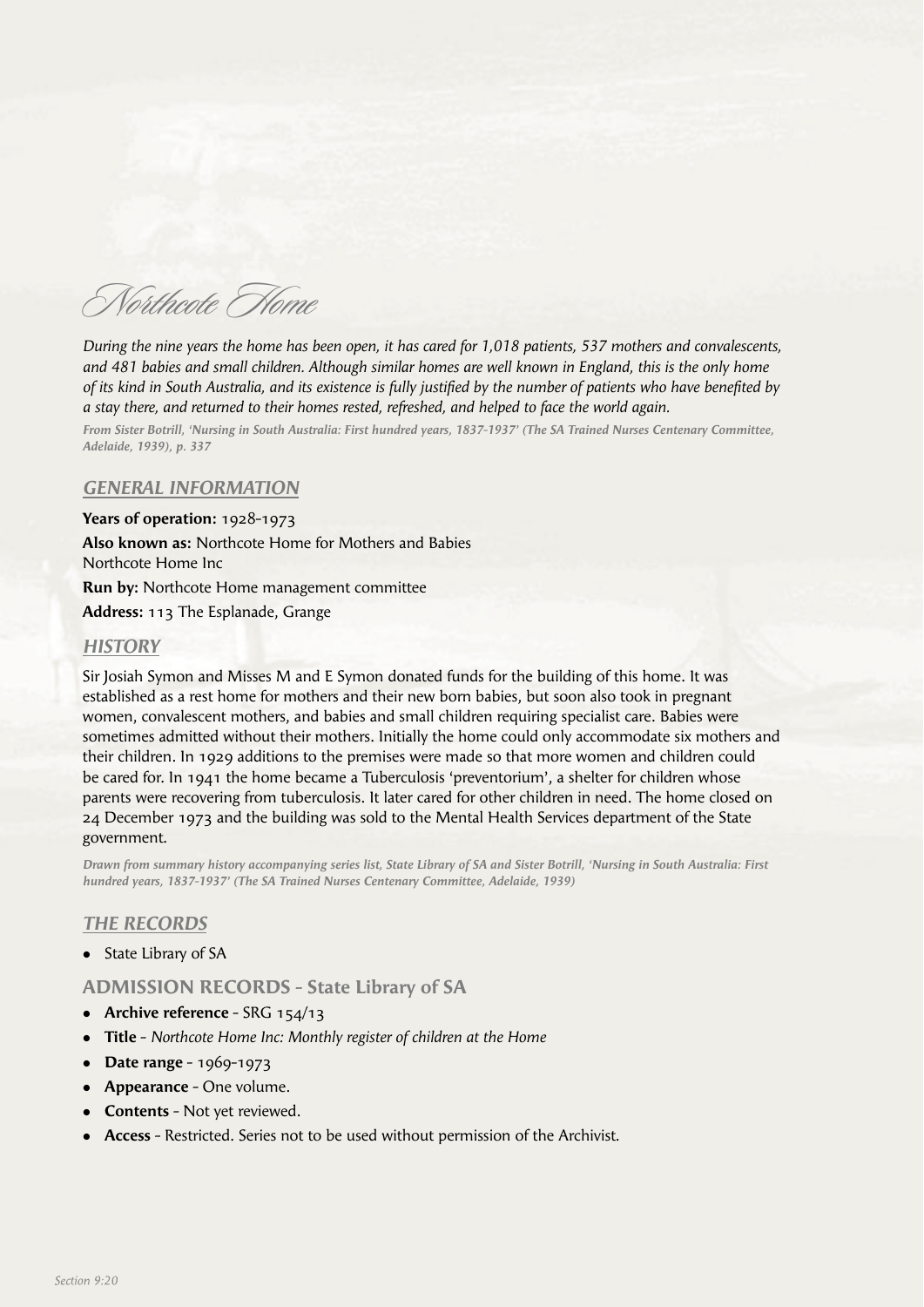- Archive reference SRG 154/14
- <sup>l</sup> **Title**  *Northcote Home Inc: Daily register of admittance and discharge of children, number of children and TB cases*
- **•** Date range 1964-1973
- **Appearance** One volume.
- **Contents** Not yet reviewed.
- **Access** Restricted. Series not to be used without permission of the Archivist.

# **OTHER RECORDS - State Library of SA**

#### **Matron's reports**

- **•** Archive reference SRG 154/15
- **•** Date range 1972-1973
- **•** Appearance One folder.
- **Contents** Not yet reviewed.
- **Access** Restricted. Series not to be used without permission of the Archivist.

#### **Minutes**

- **Archive reference** SRG 154/1
- <sup>l</sup> **Title** *Northcote Home Inc: Minutes of the board of management*
- **•** Date range 1927-1940 & 1948-1974
- **Appearance** Two volumes and two bundles.
- **Contents** Not yet reviewed.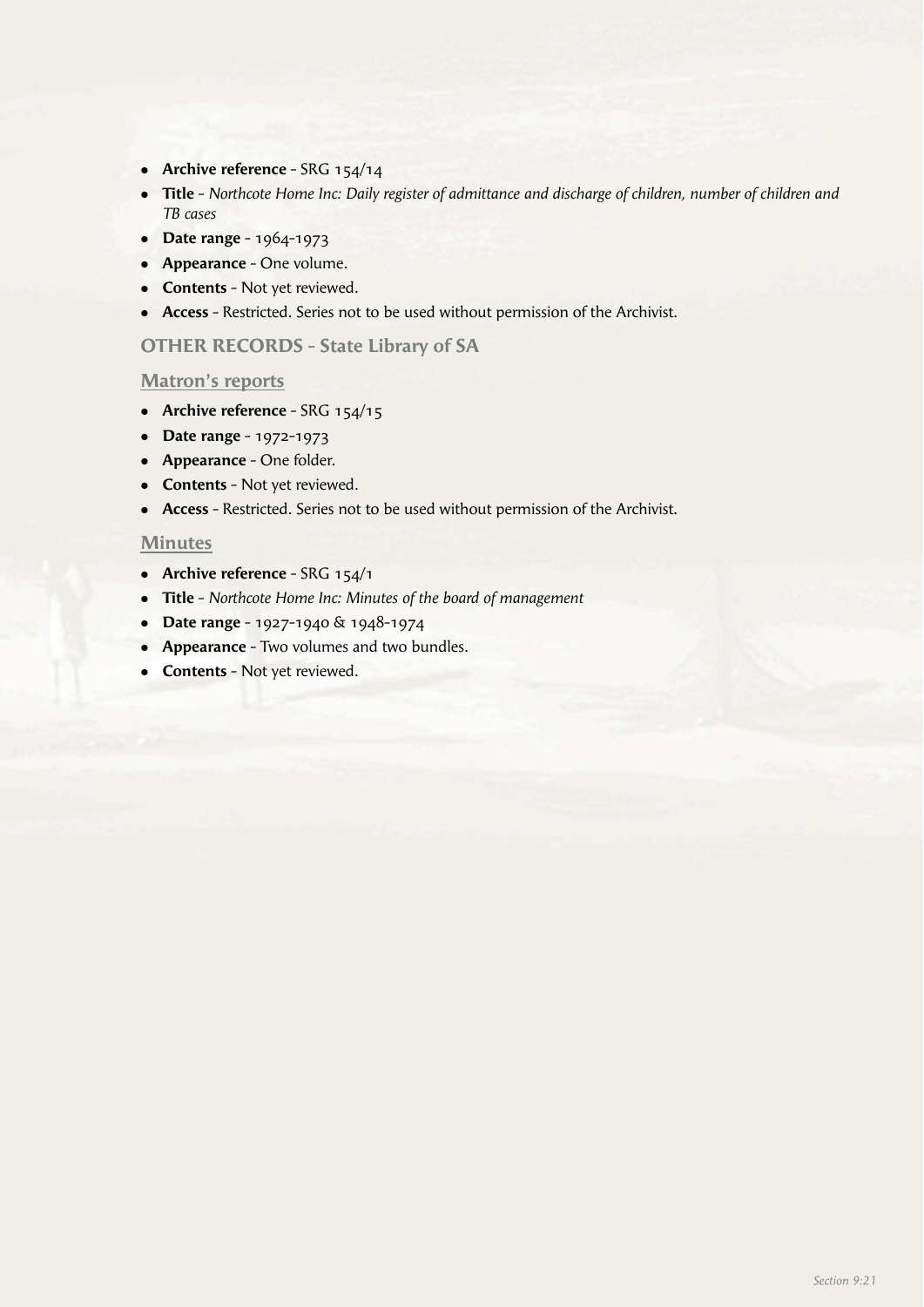Wanslea Childrens Home

*'Our service to children' is the motto on the Badge of the Wanslea Aids and that certainly is the primary object of the Home, but the two-fold purpose of 'Wanslea': (a) To provide a home for a short period for children aged from one to twelve years whose mothers are temporarily unable* 



*Wanslea 1992 Courtesy Anglican Archives*

*to look after them; and (b) To train young women to take charge of private homes during family emergencies and to act as mother to the children; includes more than a service to children. The comfort and relief to parents who can be confident of their children's happiness and safety while they themselves are ill, cannot be too strongly emphasized.*

*From Annual Report, Wanslea Inc: Emergency Home for Children, 1950-1951.*

#### *GENERAL INFORMATION*

**Years of operation:** 1947-1980 **Also known as:** Wanslea Incorporated Emergency Home for Children Now known as Wanslea Incorporated - operates as a Day Care Centre for children **Run by:** Women's Australian National Services **Addresses:** 222 Payneham Road , Payneham 1947-1958 51 Cross Road, Kingswood 1958-1980

#### *HISTORY*

Wanslea was the 'dream' of members of the Women's Australian National Services [WANS]. This organization had been established in 1941 with the object of training women to undertake work which would assist Australia's war effort. Their motto was 'Pledged to Unity and Service'. After the war the group turned their efforts to another service project, the establishment of a home for children, particularly those whose mothers could not care for them due to illness or hospitalisation. At the same time the home was to operate as a training school for Wanslea aids. While working in the home trainee aids learned child care, first aid and cooking; skills which would allow them to take charge of a home and children in times of emergency.

The WANS purchased a property on Payneham Road which was formerly a private hospital. Public support and donations allowed the building to be substantially renovated and it was opened on 22 March 1947. During the first month of opening 66 children, aged between fourteen months and twelve years, were cared for. At any one time during that year there were at least eighteen children staying at the home. By the late 1950s over thirty children were accommodated under the care of six full-time staff members and up to sixteen Wanslea aids and trainee aids. Funding for the home was always tight. Minimal fees were charged for care of children in the home, but no child in need was turned away because parents could not afford the cost. In those cases fees were reduced or waived. Funds for renovations and maintenance were raised through badge days and through donations from businesses and the general public. During the late 1950s it became clear that to continue as a children's home, the Payneham property would require extensive renovation. Therefore, it was decided to purchase a new premises. In 1958 Wanslea moved to Kingswood.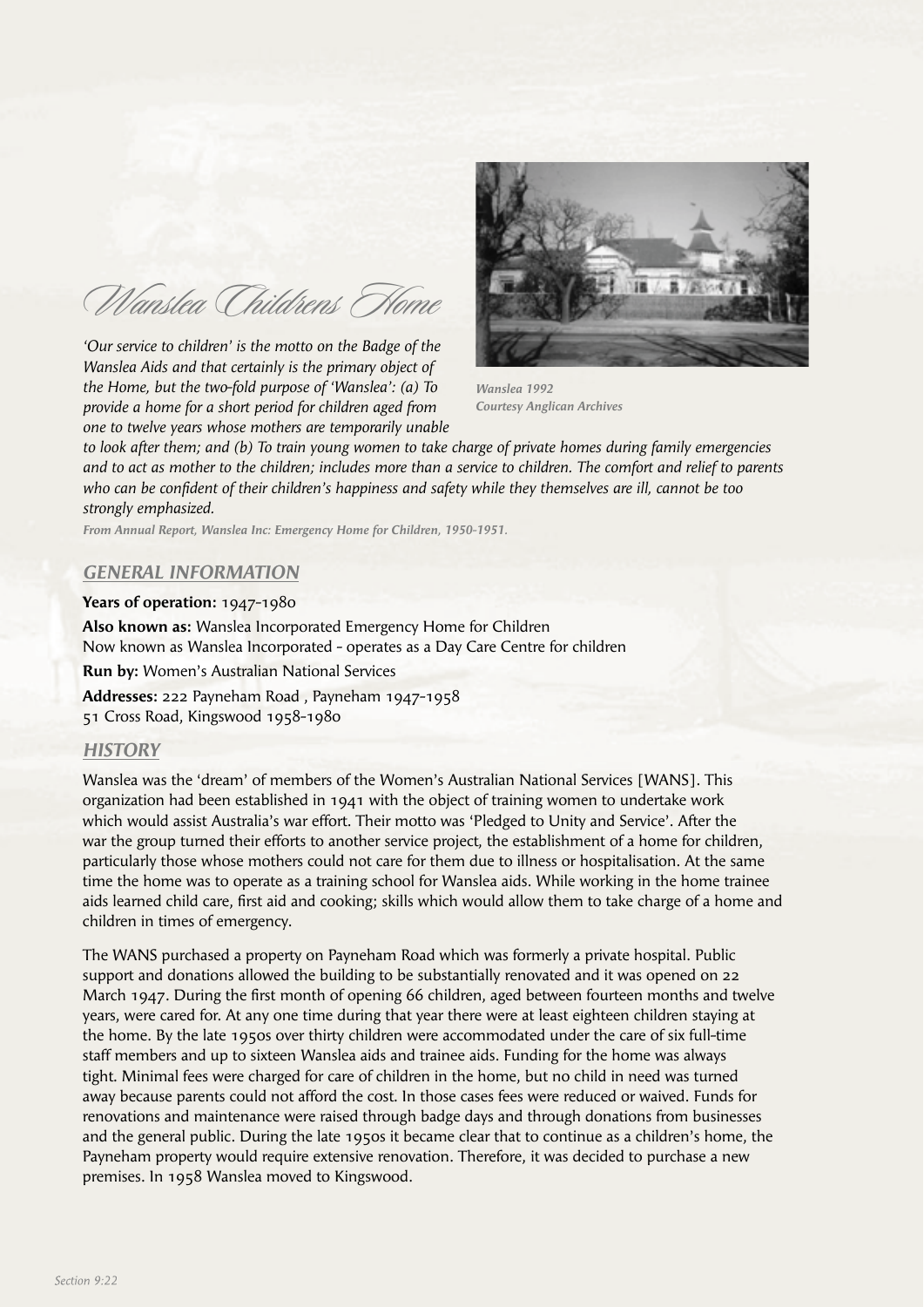During the early 1970s there was a great increase in the number of parents wishing to leave children at Wanslea for day care. By 1976-1977 residential care was gradually being phased out. However, Wanslea continued to offer an emergency service for a number of years in cases where no other suitable means of care was available. In 1990 Wanslea amalgamated with Anglican Community Services. Anglicare still runs the home today as a child care centre. The Women's Australian National Services Association ceased to operate in 1997.

*Drawn from A S Angas, 'History of the Women's Australian National Services, South Australia' (WANS, Kingswood, 1981) and 'Annual Reports of Wanslea Inc', 1940s-1990, held at Anglican Archives.*

# **THE RECORDS**

- Anglican Archives
- State Library of SA

#### **ADMISSION RECORDS**

No admission registers have been located.

#### **OTHER RECORDS - Anglican Archives**

Note: These records were salvaged after a fire at Wanslea on 20 July 1990. There is no definite documentation of other records stored on the premises that may have been destroyed.

#### **Minutes**

- **Archive reference** Box 139, Wanslea
- <sup>l</sup> **Title** *House minutes*
- **•** Date range 1955-1964
- **Contents** Minutes include matron's and visitor's reports which provide information about numbers of children in the home and general happenings. No names of children are given.
- **Archive reference** Box 155
- <sup>l</sup> **Title** *House Committee minutes*
- **•** Date range 1965-1966 & 1970s-1980s
- **Appearance** Fire damaged minute book with pasted in typed minutes. Folders of loose minutes.
- **Contents** Minutes include general information about numbers of children in the home. Some names of children are mentioned in relation to illness and hospital visits. Surnames of family are given in relation to payment of fees.

#### **Miscellaneous records and correspondence**

- Archive reference Boxes 137-156
- **•** Date range 1940s-1990s
- **Contents** Miscellaneous records relating to WANS and Wanslea including general correspondence, minutes of various WANS committees, and financial documents. Few documents contain references to children and no names are mentioned.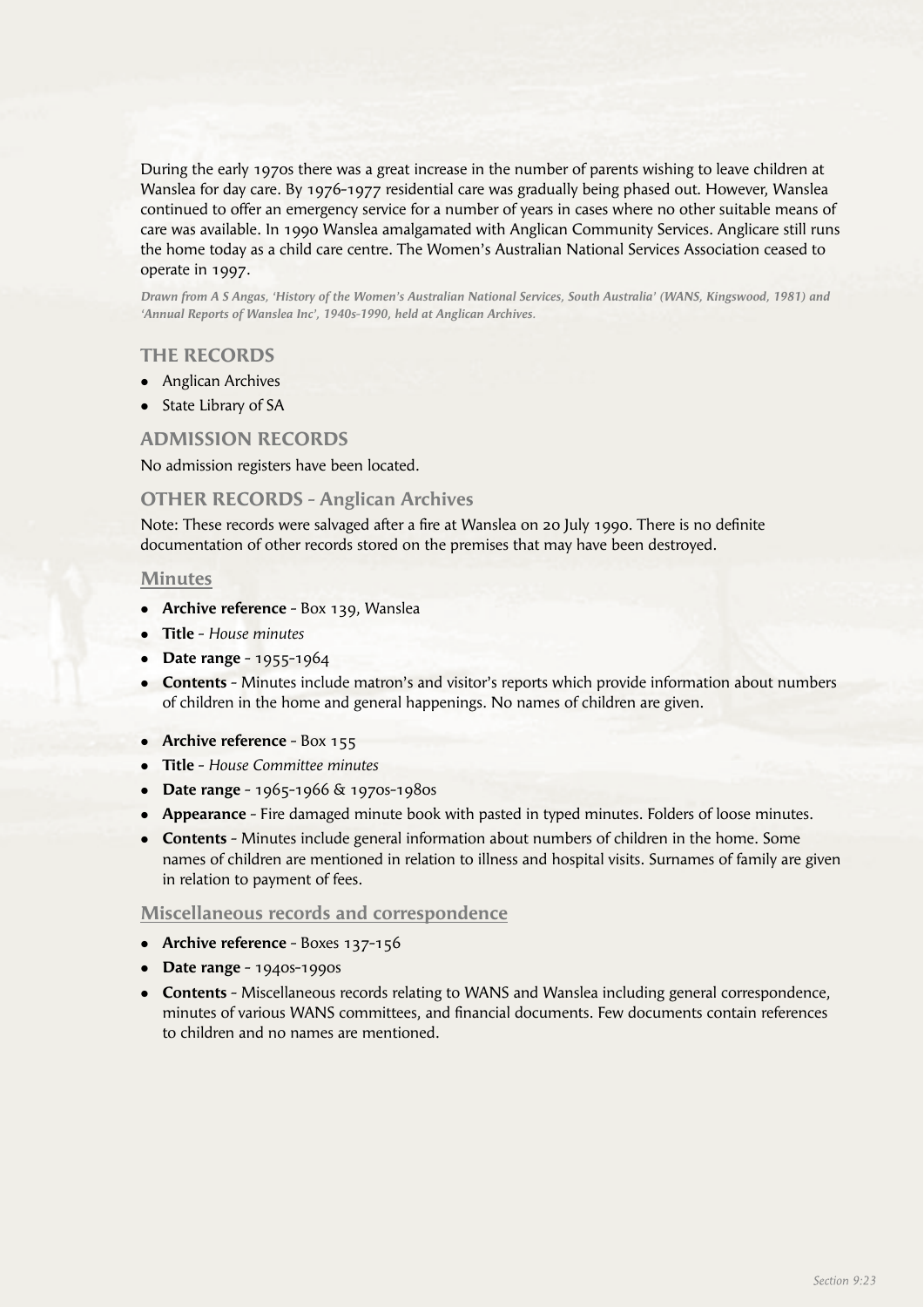# **OTHER RECORDS - State Library of SA**

# **Minutes**

- **Archive reference** SRG 514/3
- <sup>l</sup> **Title** *General meeting minutes*
- <sup>l</sup> **Date range**  1941-1997
- **Appearance** Bound volumes of minutes, handwritten and typed. Later minutes are loose typed pages held together in cardboard folders.
- **Contents** Minutes variously include 'Wanslea reports', matron's reports and House Committee reports. These reports provide information about numbers of children in the home, discussion of maintenance and staffing issues.
- **•** Archive reference SRG 514/1
- **Title** *Executive meeting minutes*
- **•** Date range 1945-1948
- **Contents** Minutes include very little discussion relating to Wanslea.
- Archive reference SRG 514/2
- <sup>l</sup> **Title** *Council meeting minutes*
- **•** Date range 1944-1946
- **Contents** Minutes occasionally mention Wanslea, mainly in relation to fundraising.

# **REPORTS - Anglican Archives**

- <sup>l</sup> **Title**  *Annual Reports Wanslea Incorporated*
- $\bullet$  **Date range** 1946-1991 with gaps
- **Contents** Reports include information on general activities at the home and staff changes. They include a matron's report and training committee report with numbers of children and trainees. Some photographs are included.

# **BOOKS**

A S Angas, *History of the Women's Australian National Services, South Australia* (WANS, Kingswood, 1981)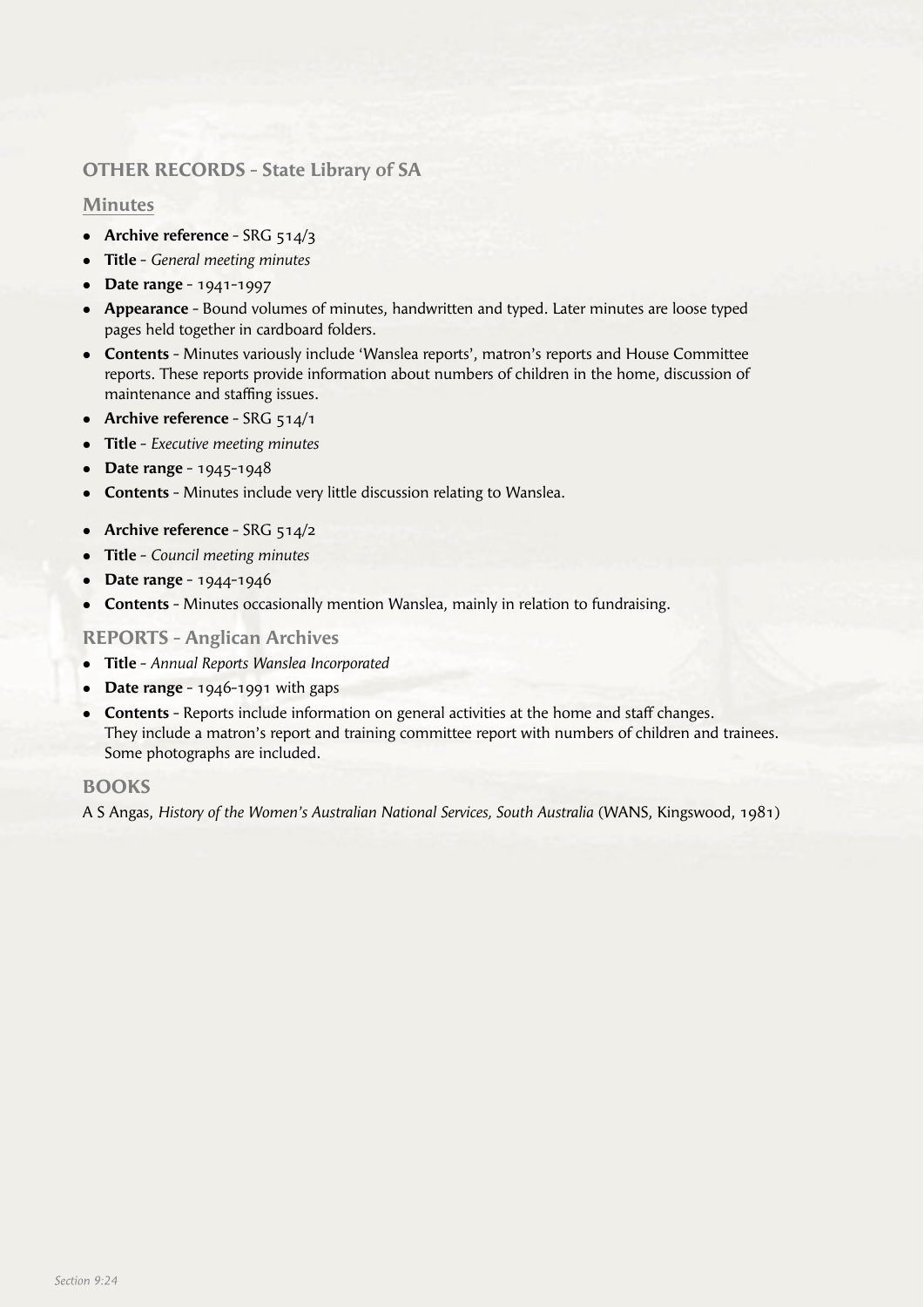Warrawee, Grange

#### *GENERAL INFORMATION*

**Years of operation:** 1950-1975 **Also known as:** No other names **Run by:** SA Council of the Australian Inland Mission and the Far North Children's Health Scheme **Address:** Seaview Road, Grange (Tennyson)

#### *HISTORY*

*Warrawee*, an Aboriginal word meaning 'camp here' or 'rest here', was named by the Goodwin family who previously owned the property. They named it after a small coastal steamer on which they had met. In 1931 Reverend FH Patterson, a Presbyterian minister and later Padre of the Southern Patrol of the Australian Inland Mission [AIM], decided that it would be beneficial for inland children, particularly Aboriginal children, to visit the seaside for a holiday. A committee was formed to plan how this could be achieved. The first camp was held at St Peter's Anglican Church Hall at Glenelg in 1933. Twenty five children came by train to Adelaide from as far north as Alice Springs. They spent three busy weeks in the city before returning home. The second camp was held at the Junior Red Cross Home at Henley Beach. The third and successive camps were held at *Kapara,* a convalescent Home at Glenelg. During the Second World War further camps were put on hold. One was held in 1949, but an epidemic of poliomyelitis caused the next annual camp to be cancelled. Finding accommodation for the campers had always been a problem. In April 1950 Reverend John Flynn and Mr Errol F Monk, secretary of the camp committee, walked along the beachfront from Northcote Home to Grange looking for a suitable site. They spotted *Warrawee* which at that time was a very old residence of eight main rooms. AIM purchased the building and land in July 1950 and carried out extensive renovations. The first group of children arrived there for a Christmas camp in 1950. Other camps followed in 1951 and 1952. The home was officially opened in May 1952. The following year it also began operating as a hostel for inland children coming to Adelaide to study.

In February 1957 the Far North Children's Health Scheme was formed. As it was part of the AIM, it made *Warrawee* its base. This health scheme provided a service for outback children aged between five and fifteen to come to Adelaide for specialist medical care. Parents paid the cost of treatment only if they could afford it. As a result of this scheme further land was purchased and a new wing added to accommodate a minimum of twenty children. The work of the health scheme replaced the children's camps as demand for the service increased. Most of the patients were young Aboriginal children and babies. In 1965 further additions were made to the home and numbers of staff increased to cater for the thirty children who could now be admitted.

*Warrawee* closed in 1975 as by that time the majority of children were being admitted directly to the Adelaide Childrens Hospital. AIM sold the property

*Drawn from Robert J Scrimgeour. 'Some Scots were here: A history of the Presbyterian Church In South Australia, 1839-1977' (Lutheran Publishing House, Adelaide, 1986), p. 201-202; E M Ferguson, 'From the inland to Warrawee: a memory, a tribute' (Hunkin, Ellis & King, Adelaide, 1954) and Errol F Monk, 'Notes on the establishment of Warrawee Hospital, Tennyson' (1969).*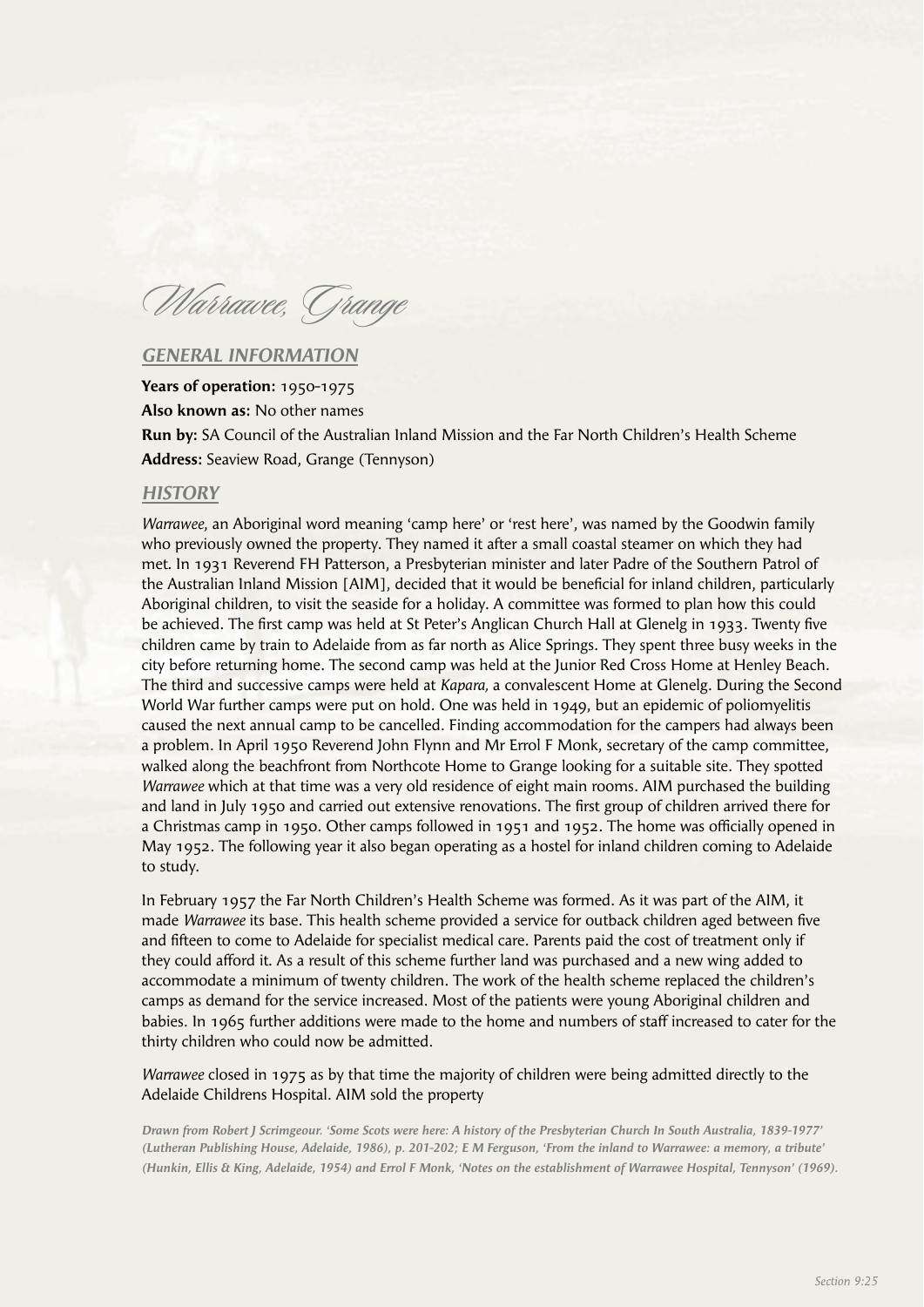# *THE RECORDS*

• National Library of Australia

# **ADMISSION RECORDS – National Library of Australia** MS 5574: Records of the Uniting Church in Australia Frontier Services.

# **Hospital registers**

- Archive reference MS 5574, Box 260, Books 1  $\&$  2
- **Title** *Far North Children's Health Scheme* Warrawee Private Hospital Registers
- Date range  $1967 1968$
- **Contents** Not sighted. May include names and admission/discharge records of children admitted to Warrawee.

# **OTHER RECORDS – National Library of Australia**

MS 5574: Records of the Uniting Church in Australia Frontier Services. A guide to these records listing contents of boxes is available (147 pages).

# **Child endowment records**

- **Archive reference** MS 5574, Box 261, Folder 1
- <sup>l</sup> **Title** *Far North Children's Health Scheme Child endowment returns*
- **•** Date range 1973-1974
- **Contents** Not sighted. May include names and admission/discharge details of children at Warrawee for whom child endowment was claimed.

# **Patient records**

- **Archive reference** MS5574, Box 259, Folder 8
- **Title** *Far North Children's Health Scheme* Aboriginal patients' records
- **•** Date range 1970-1971
- **Contents** Not sighted.

# **Miscellaneous correspondence and documents**

- Archive reference MS 5574, Boxes 150-154
- <sup>l</sup> **Title** *Far North Children's Health Scheme*
- Date range  $1947-1974$
- **Contents** Not sighted. Boxes contain miscellaneous correspondence and other documents relating to Warrawee. These include correspondence from matrons; reports on treatment of patients; correspondence about admissions and discharges; and correspondence regarding building, legal and financial matters. Some records may contain information about children in the home.
- Archive reference MS  $5574$ , Boxes  $257-263$
- <sup>l</sup> **Title** *Far North Children's Health Scheme*
- Date range  $1969 1974$
- **Contents** Not sighted. Boxes contain miscellaneous correspondence and other documents relating to Warrawee. These include general correspondence, staff records, a visitors' book, records relating to hospital equipment and medications, correspondence with the Department for Community Welfare and other reports. Boxes also include the registers, patient records and endowment forms listed above.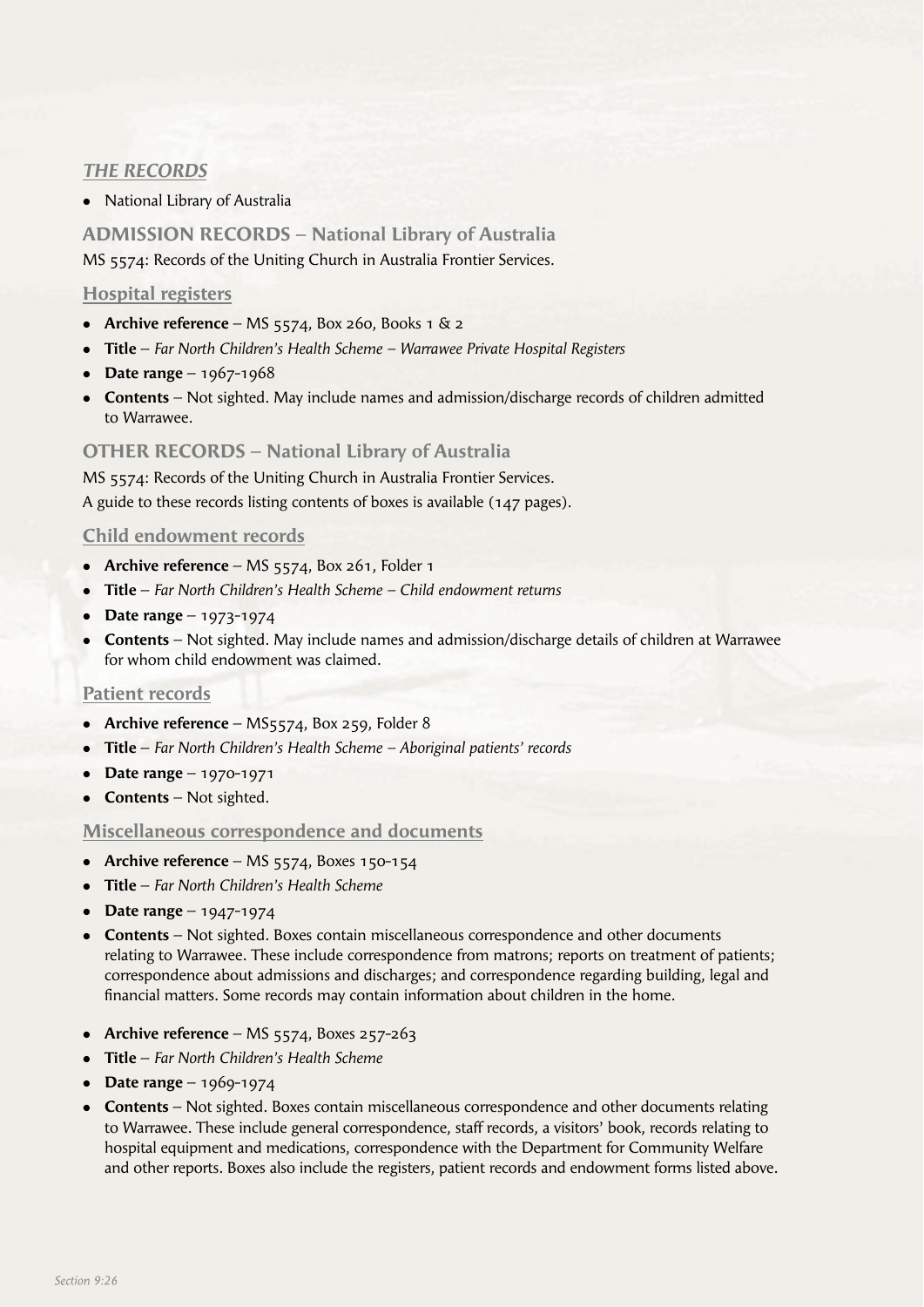- **•** Archive reference MS 5574, Boxes 288, 304-305
- **Title** *Office Administration Files and Warrawee Hospital*
- **•** Date range 1970s
- **Contents** Correspondence relating to sale of the Warrawee property, hospital returns and booklet, 'From Inland to Warrawee', 1972-1975.

#### **PHOTOGRAPHS – National Library of Australia**

- **Archive reference** MS 5574, Boxes 227-228
- <sup>l</sup> **Title** *Photographs of AIM Institutions and Miscellaneous*
- **•** Date range 1930s- 1950s
- **Contents** Photographs of Children's Camps and of Warrawee Private Hospital.
- Archive reference MS 5574, Boxes 286
- <sup>l</sup> **Title** *Photographs and albums*
- **•** Date range 1930s
- **Contents** Photograph albums of Children's Camps and scrapbook of news clippings.

#### **BOOKS**

Robert J Scrimgeour. *Some Scots were here: A history of the Presbyterian Church In South Australia, 1839- 1977* (Lutheran Publishing House, Adelaide, 1986)

E M Ferguson, *From the inland to Warrawee: a memory, a tribute* (Hunkin, Ellis & King, Adelaide, 1954)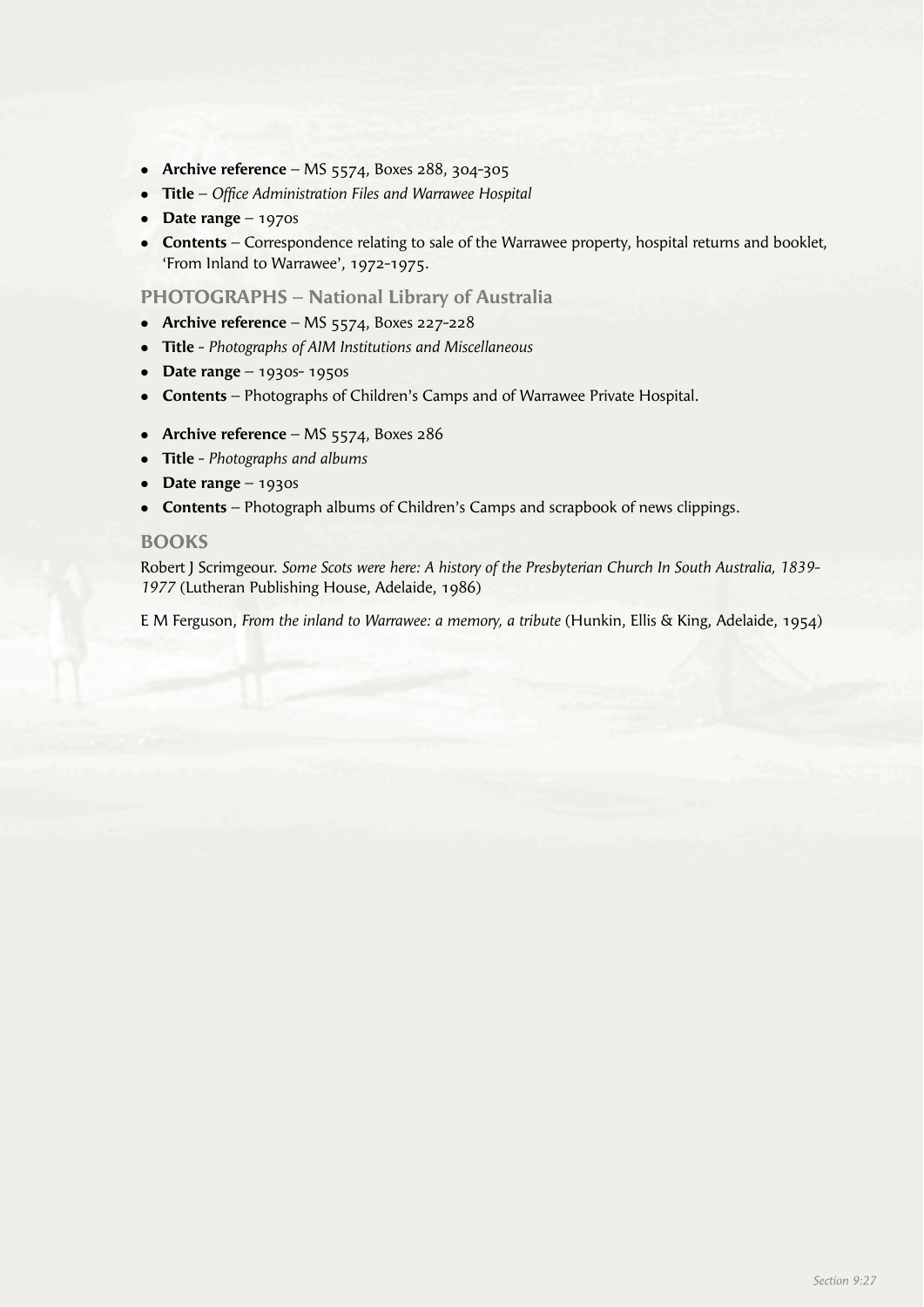Waverley, Legacy Childrens Home

#### *GENERAL INFORMATION*

**Years of operation:** 1945-1964 **Also known as:** Wentworth Legacy Hostel **Run by:** Legacy Club of Adelaide Inc **Addresses:** Woodville 1945-1947 South Terrace, Adelaide 1947-1964

### *HISTORY*

This hostel was originally established at Woodville in a building donated to the Legacy Club. It operated as a boarding home for country children studying in the city. The building was soon found to be unsuitable for the purpose and in 1947 a new property, *Waverley,* was purchased. Twenty teenagers could be accommodated in these large premises. Although by the late 1950s the hostel was mostly providing short-term care, it also provided longer term shelter for any Legacy children who were unable to be cared for by their mothers. Staffing of the home was always a problem and in  $1964$  the property was sold to the neighbouring St Andrews Hospital. Temporary hostel care continued for a short time in two cottages in Gurney Street, Dulwich, but changes in the philosophy of child-care led to their closure.

*Drawn from Brian Dickey, 'A generation of Legacy service: South Australia and Broken Hill since 1945', (Legacy Club of Adelaide Inc, Adelaide, 1997), p. 66-68*

# *THE RECORDS*

• State Library of SA

#### **ADMISSION RECORDS**

No admission registers have been located.

**OTHER RECORDS – State Library of SA** SRG 445 – Records of the Legacy Club of Adelaide Incorporated

#### **Correspondence**

- Archive reference SRG 445, Boxes 12-38
- **Title** *Correspondence filed by name of legatee*
- $\bullet$  **Date range** 1941-1979
- **Contents** Correspondence is filed alphabetically by surname of legatee. These files may include correspondence relating to children accommodated at the hostel.
- **Access** Restricted. Requires written permission from Legacy Club for access.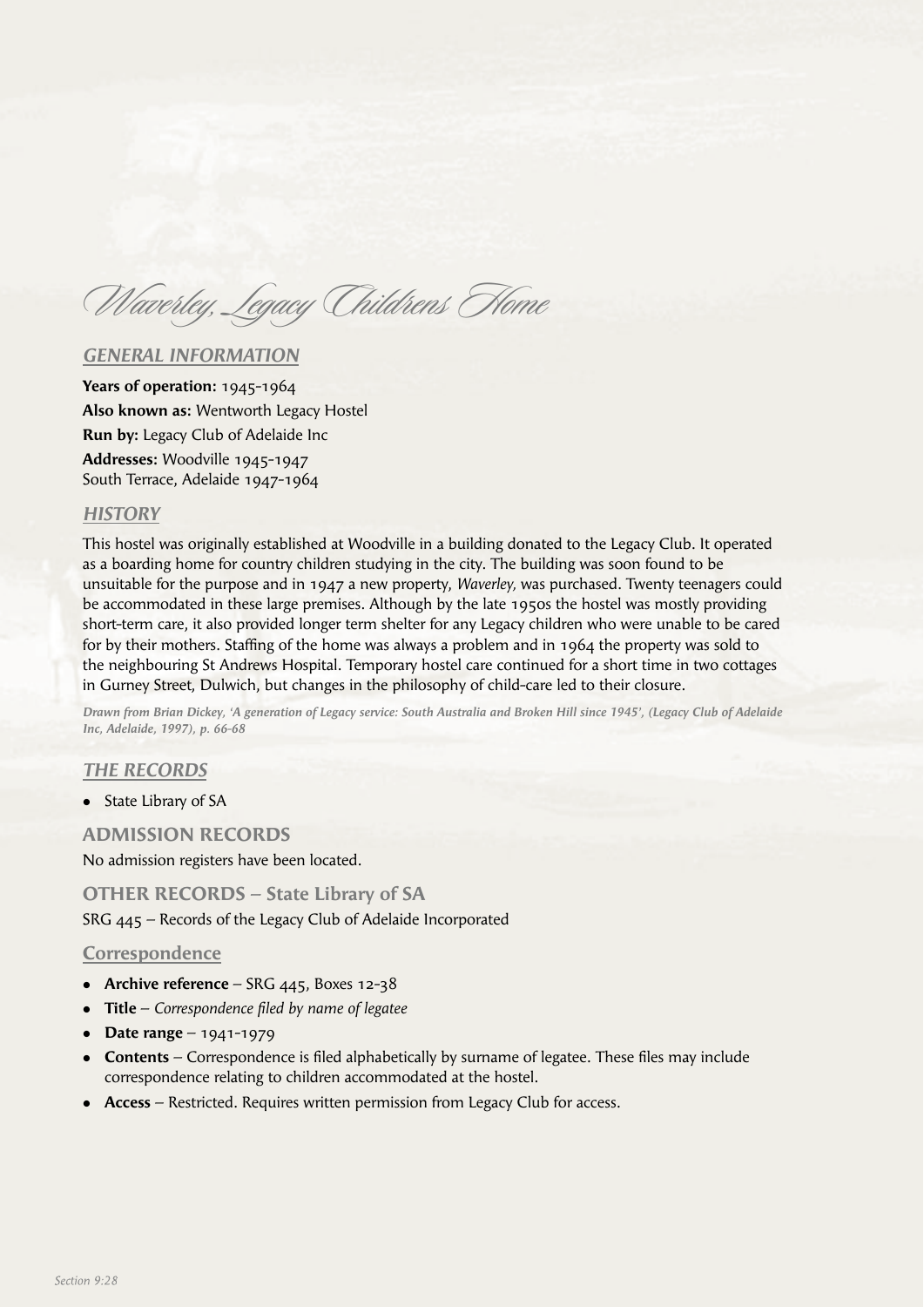#### **Minutes**

- **Archive reference** SRG 445, Box 56
- <sup>l</sup> **Title** *Minutes of Hostel Committee*
- **Date range** Not known
- **Contents** Minutes may include information relating to Waverley Hostel.
- **Access** Restricted. Requires written permission from Legacy Club for access.

#### **• Archive reference** – SRG 445, Box 62

- <sup>l</sup> **Title** *Minutes of Committee responsible for various Legacy properties including Wentworth House and Waverley House*
- **Date range** Not known
- **Contents** Minutes may include information relating to these homes.
- **Access** *Restricted. Requires written permission from Legacy Club for access.*
- Archive reference SRG 445, Box 71
- **Title** *Minutes and papers of Waverley and Wentworth House Committee*
- **Date range** Not known
- **Contents** Minutes may include information relating to these homes.
- **Access** Restricted. Requires written permission from Legacy Club for access.

#### **Miscellaneous Papers**

- **Archive reference** SRG  $445$ , Box 70 & 78
- <sup>l</sup> **Title**  *Papers re Waverley House/Hostel*
- **Date range** Not known
- **Contents** Papers may include information relating to children residing in the hostel.
- **Access** Restricted. Requires written permission from Legacy Club for access.

#### **Individual Files**

- Archive reference SRG  $445$ , Box 72 & 88
- <sup>l</sup> **Title** *Individual Files*
- **Date range** Not known
- **Contents** These may relate to children residing at the hostel.
- **Access** Restricted. Requires written permission from Legacy Club for access.

#### **PHOTOGRAPHS – State Library of SA**

- **•** Archive reference SRG 445, Box 91
- **Contents** Not sighted. May contain photographs of the home.

#### **BOOKS**

Brian Dickey, *A generation of Legacy service: South Australia and Broken Hill since 1945,* (Legacy Club of Adelaide Inc, Adelaide, 1997), p. 66-68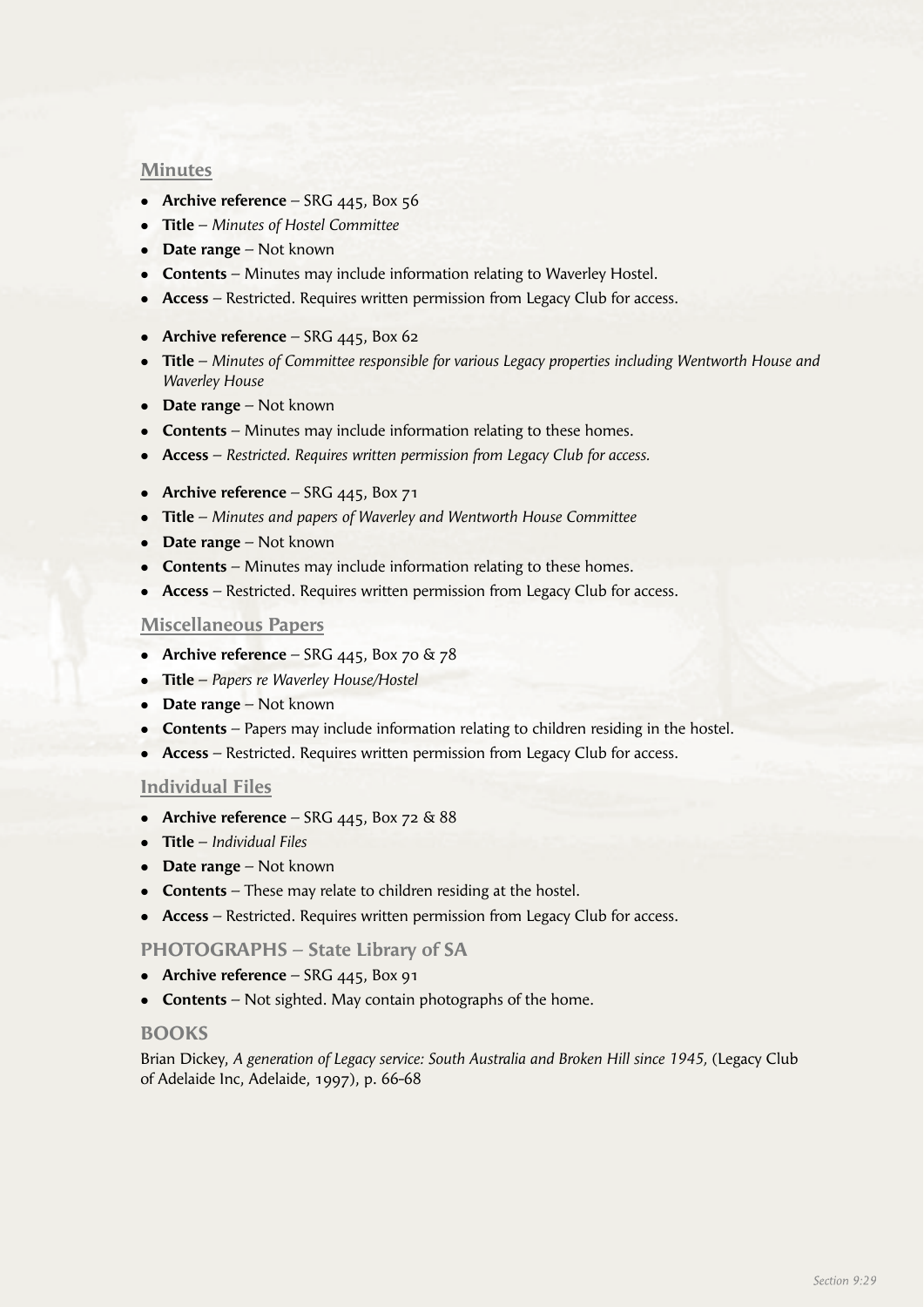Wiltja Hostel

*Coming across a black and white photograph recently held both feelings of nostalgia and sadness. Nostalgia because I had not seen the photograph for 40 years and sadness because of the circumstances under which I originally had possession of it. The photograph was of my older sister, three of my brothers and myself taken at the Raukkan Primary School in October 1959. My Mother must have given us the photo to take with us when we left her to go to the Millswood Girls Home (Wiltja) in 1962. The reason for my three sisters and I and my three brothers ending up in homes was a breakdown in our family unit as a result of alcoholism and ongoing domestic violence. Our Mum had no choice but to leave our Father and* 



*Raukkan Primary School, October 1959 Front row: Basil Sumner, Major Sumner, Colin Sumner Back row: Polly Sumner, June Sumner, Courtesy Polly Sumner. Former Wiltja Hostel 2005, Courtesy Kay Goodman-Dodd*

*with the help of two uncles we escaped from Millicent in the South East and eventually ended up in Adelaide in early 1962. This was preceded by a bout of 'hiding out' on a friend's spare farm house at the back of Narrung as we knew that our Father would come back to Raukkan to look for us. When it was safe to leave we headed for the city and arrived here in early 1962 and were immediately given refuge at the North Adelaide Women's Home, Sussex Street, where my Mum secured a position as a domestic. Recently a co-worker visited the address of the ex Millswood Girls Home to photograph it for this directory. The owner of the home had been renovating and found some photos and handed them over hoping they could be returned to the relevant people. The envelope contained this precious photo of my family. The photograph also represents the fears and ongoing anxieties I experienced as a result of the breakdown and separation from my Mum. It also signifies the safe and secure haven in which I lived through some of the happiest experiences of my late childhood and early adolescence with my second 'family' of numerous 'sisters' who came and went for one reason or another. Fortunately all five of us in the photograph are still alive and now in our 50's and our plan is to be re-photographed sitting and standing in exactly the same positions as October 1959.*

*Polly Sumner*

# *GENERAL INFORMATION*

#### **Years of operation:** 1956-1982

**Also known as:** Aborigines Advancement League Hostel Millswood Girls Home **Run by:** Aborigines Advancement League

**Addresses:** 17 East Avenue, Millswood

# *HISTORY*

This hostel for Aboriginal girls was opened in November 1956. Its purpose was to provide accommodation for girls who were attending secondary school in Adelaide. Many girls remained there during their first year of work after leaving school. In 1978 the hostel changed to a boarding home for Aboriginal people visiting the city. In 1980 the Aborigines Advancement League leased the property to the Education Department and two years later that department purchased the hostel.

*Drawn from miscellaneous papers and correspondence held in SRG 250 Records of the Aborigines Advancement League, State Library of SA.*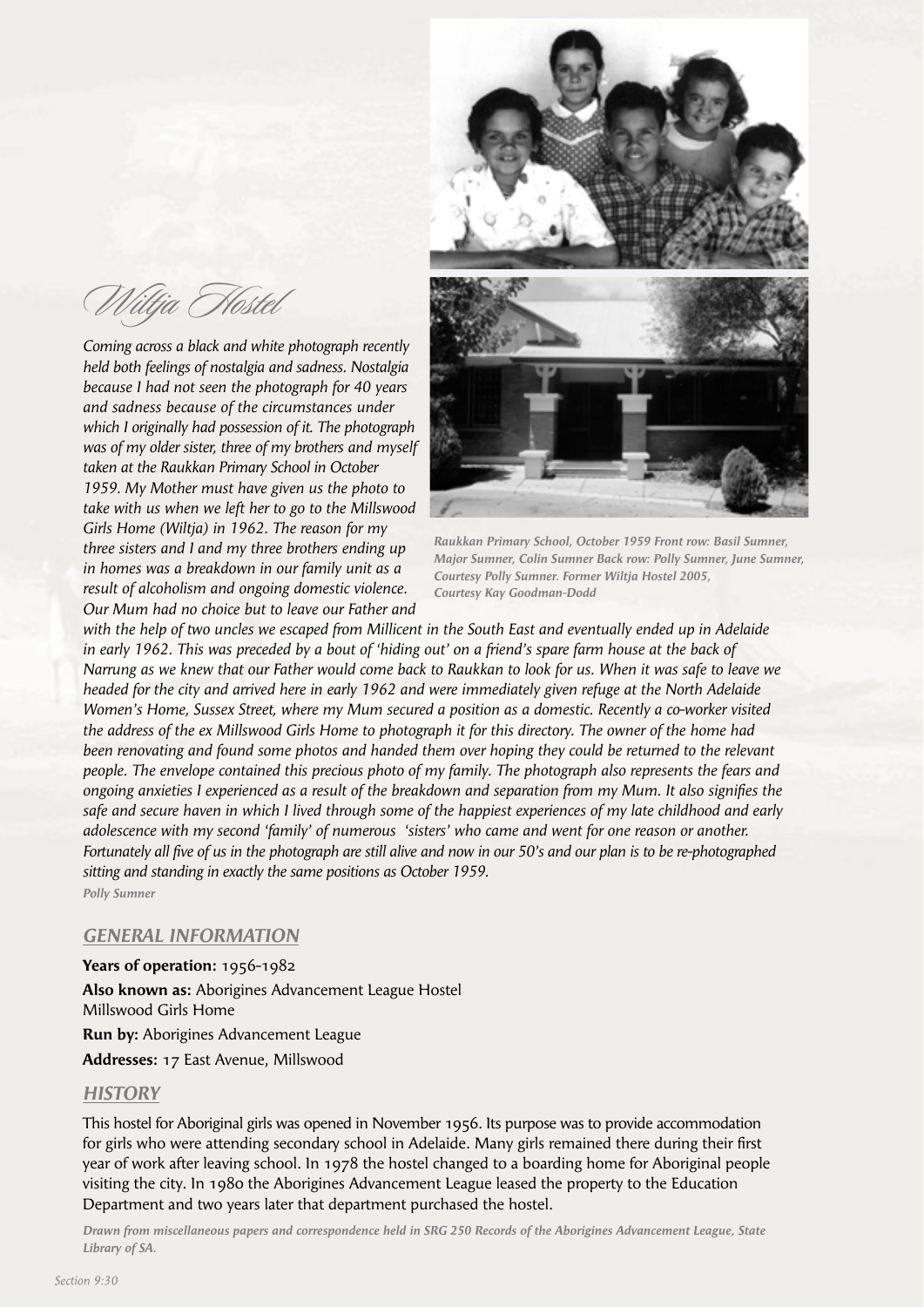# *THE RECORDS*

• State Library of SA

# **ADMISSION RECORDS – State Library of SA**

# **Admission Register**

- **Archive reference** SRG 250/16/1
- <sup>l</sup> **Title** *Wiltja Residents*
- **•** Date range 1973-1975
- **Appearance** Quarto size exercise book.
- <sup>l</sup> **Contents**  One page per girl with entries under (1) Name, (2) Birth date, (3) Religion, (4) Next of kin, (5) Home Address, (6) School, (7) Teacher, (8) Remarks.
- **Notes on contents** (8) Remarks includes notes on schooling, work, medical issues, name of welfare officer and discharge information.

#### **OTHER RECORDS – State Library of SA**

#### **Minutes**

- **Archive reference** SRG 250/15
- <sup>l</sup> **Title** *Minute Book of the Board of Wiltja Hostel*
- **•** Date range 1970-1973
- **Contents** Minutes include references to girls by name with regard to school results and holiday arrangements. Also includes references to behaviour of girls and consequences of 'misbehaviour', sometimes with names.

#### **Miscellaneous Papers**

- **Archive reference** SRG 250/20
- **Date range** Not known
- **Contents** Includes monthly reports handwritten on typed form giving numbers of girls admitted and discharged, notes on illnesses, home repairs, visits and outings, gifts to the home and remarks. Remarks provides information about the girls and happenings at the home. Also includes a copy of Wiltia Hostel Rules.
- Archive reference SRG 250/28
- **•** Date range 1969-1982
- **Contents** Miscellaneous papers relating to the purpose of the hostel, additions and alterations to the building and its final sale to the Education department.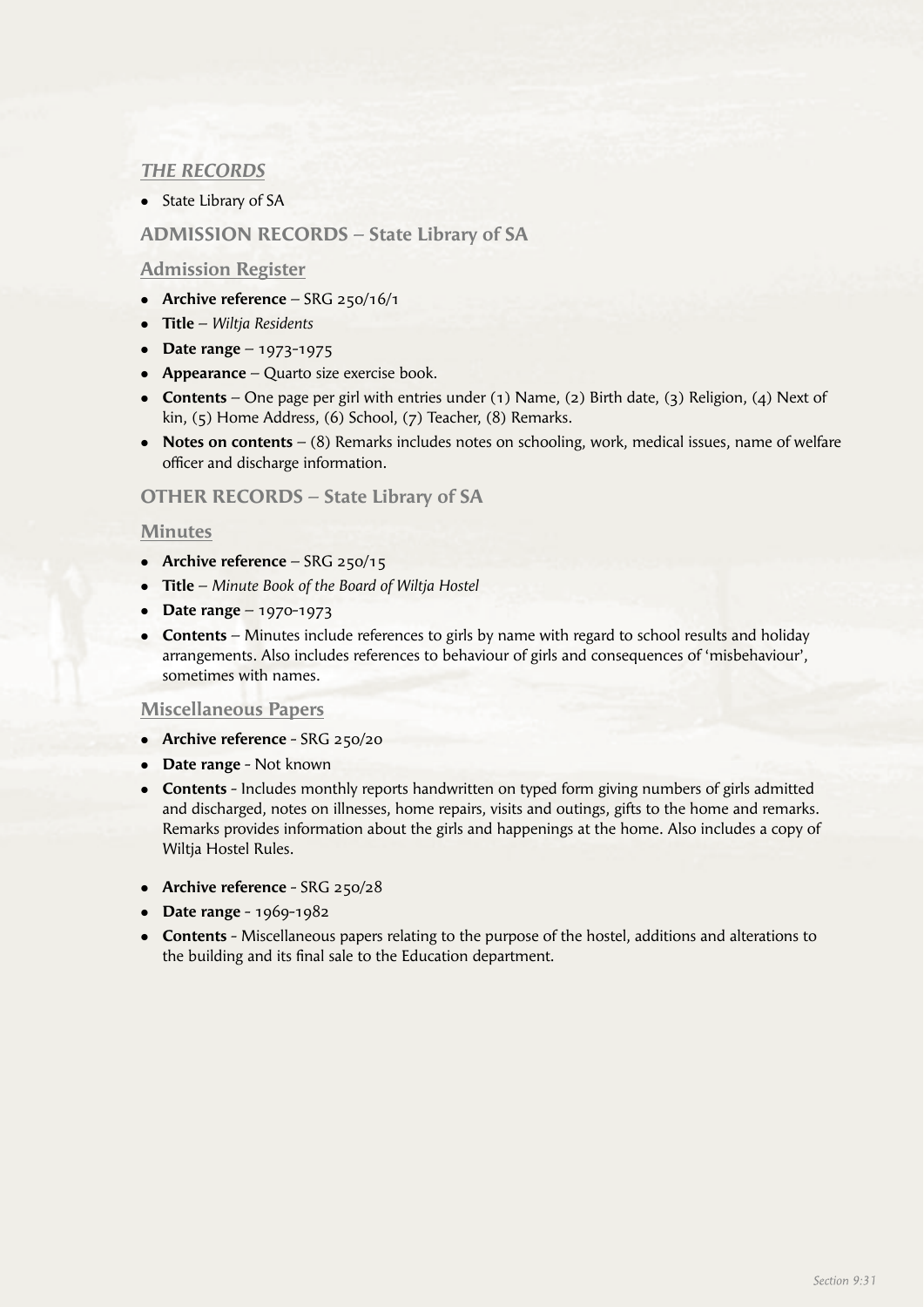# *ACCESS TO RECORDS OF HOMES*

# **STATE LIBRARY OF SOUTH AUSTRALIA**

# **Access conditions**

In most cases, records of homes held at the State Library may be researched and copies may be made for private research. Some collections, such as the records of Waverley, the Legacy Children's Home, are restricted and require permission from the donor for access. Other records, such as some relating to Northcote Home are restricted because they contain confidential information. Approval from the Archivist must be sought to obtain access to these records. No material drawn from any records can be published without written permission from the Mortlock Library. Records must be read in the Somerville Reading Room at the Library. A Reader's Ticket is required. This is available in the Reading Room. The State Library has signed a Memorandum of Understanding with SA Link-Up.

**Contact:** Research Services State Library of SA GPO Box 419, Adelaide SA 5001 **Telephone:** (08) 8207 7200 **Country callers:** 1800 182 013 **Fax:** (08) 8207 7247 Location: North Terrace, Adelaide SA 5000 **Website:** www.slsa.sa.gov.au

# **STATE RECORDS OF SA**

#### **Access conditions**

Although some early records relating to institutions for children in South Australia are open access, many later records are subject to restrictions. Records which contain personal information about individuals are usually restricted for at least sixty years from the date of their creation. More sensitive records, such as adoption files, are restricted for up to eighty years. Written permission must be obtained from the government agency which created the record in order to access restricted material. In the case of records relating to children, the agency responsible is the Adoption and Family Information Service of the Department for Families and Communities.

A Research Centre Members card, obtainable at the Archives, is required to research records held at State Records. State Records has signed a Memorandum of Understanding with SA Link-Up.

**Contact:** State Records of South Australia GPO Box 1072, Adelaide SA 5001 **Telephone:** 8226 7750 **Email:** srsageneralenquiries@saugov.sa.gov.au **Location:** *Gepps Cross Research Centre* 115 Cavan Road, Gepps Cross SA 5094 *City Research Centre,* Bickford North Building 26-28 Leigh Street, Adelaide SA 5000 **Website:** www.archives.sa.gov.au **Opening hours:** Closed on public holidays.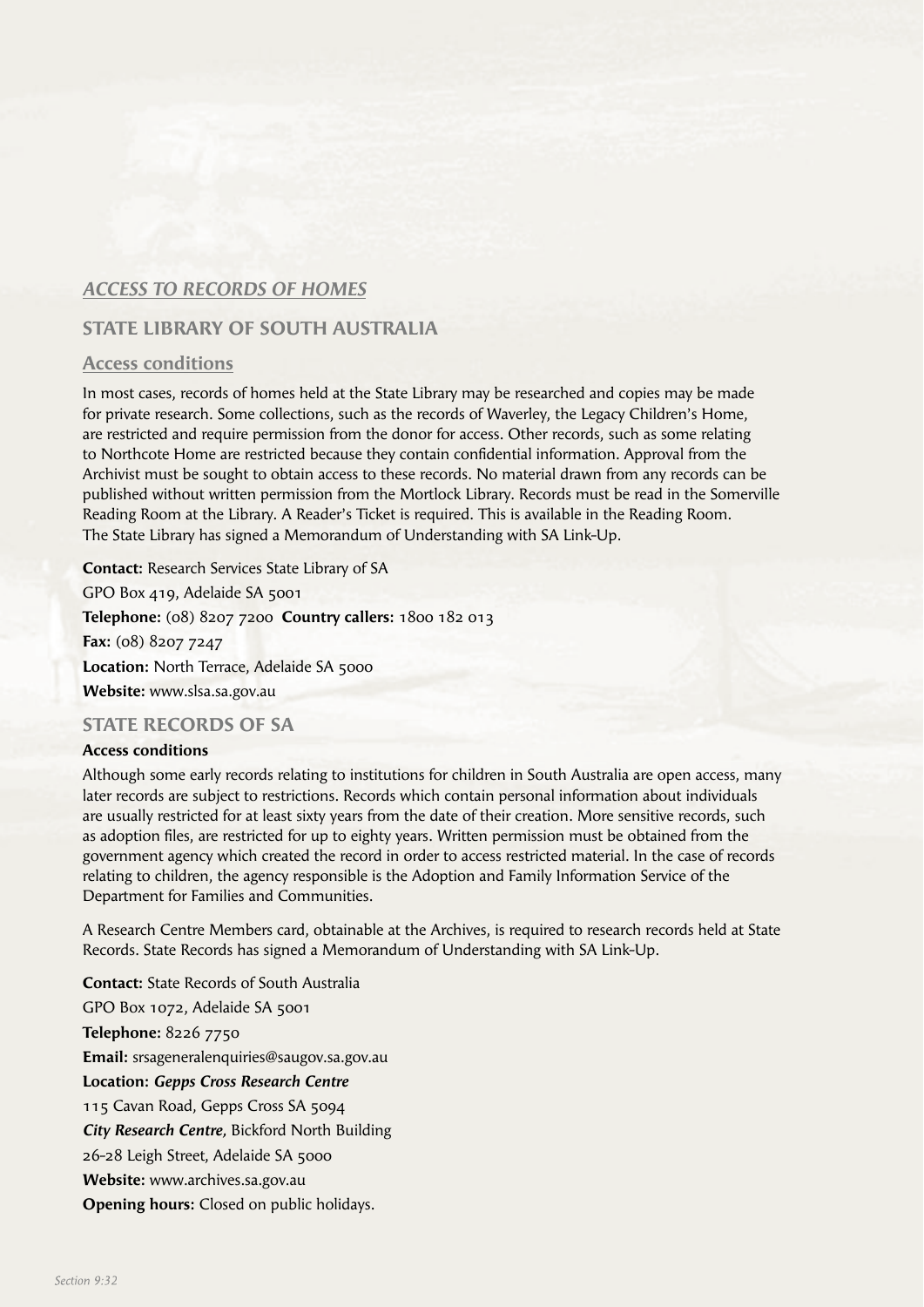**Gepps Cross:** Tuesday - Friday 9.30 am - 3.30 pm, 1st Sunday each month 11 am - 5 pm.

**City:** Tuesday - Friday 9.30 am - 3.30 pm.

**Fees:** Photocopying 50 cents per A4, \$1.05 per A3. Researchers may take digital photographs of records subject to approval from staff.

# **ANGLICAN ARCHIVES**

#### **Access conditions**

Records held in the Anglican Archives, including those related to former Church of England Childrens Homes and other institutions, contain confidential information. In order to maintain the confidentiality of other people, a written application for information is required, identification of the applicant established, and, where the request is about someone other than the applicant, permission from that person or other evidence of eligibility to access that information must be provided. The form *Request for access to personal information* states that while the Anglican Archives recognises and respects the need for individuals to seek information about themselves and will assist where possible, it also recognises the need to protect the confidentiality of other people's records.

**Contact:** The Archivist, Anglican Archives

18 King William Road, Adelaide SA 5006

**Telephone:** (08) 8239 1249

**Location:** 18 King William Road

Adelaide SA 5006 (Next to St Peter's Cathedral)

**Opening hours:** By appointment

**Fees:** No access charges for individual research or research in conjunction with SA Link-Up. An initial search fee of \$33 is charged where the Archivist conducts research on behalf of a client. Charges are made for photocopying.

#### **NATIONAL LIBRARY OF AUSTRALIA (MANUSCRIPTS COLLECTION)**

#### **Access conditions**

To access manuscripts held in the National Library readers must register as a 'manuscripts reader' using the Library's online application form. Proof of identity is required before a reader's ticket is issued. Manuscripts can be called up by filling out a call slip in the Reading Room. Records are researched in the Manuscripts Reading Room during Library hours or by special arrangement in the Petherick Reading Room on evening and weekends. Some records are restricted. Limited photocopying can be requested and is carried out by staff.

**Contact:** Manuscript Librarian National Library of Australia Canberra ACT 2600 **Telephone:** (02) 6262 1259 or (02) 6262 1569 **Fax:** (02) 6262 1516 **Email:** mnscripts@nla.gov.au **Location:** Parkes Place Parkes, Canberra ACT 2600

**Website:** www.nla.gov.au Online enquiry form also available

# **NATIONAL LIBRARY OF AUSTRALIA (ORAL HISTORY COLLECTION)**

#### **Access conditions**

To access tapes and transcripts held in the Collection readers must fill in an Oral History Request form, available from the Petherick Reading Room. Access to tapes and transcripts is subject to the conditions